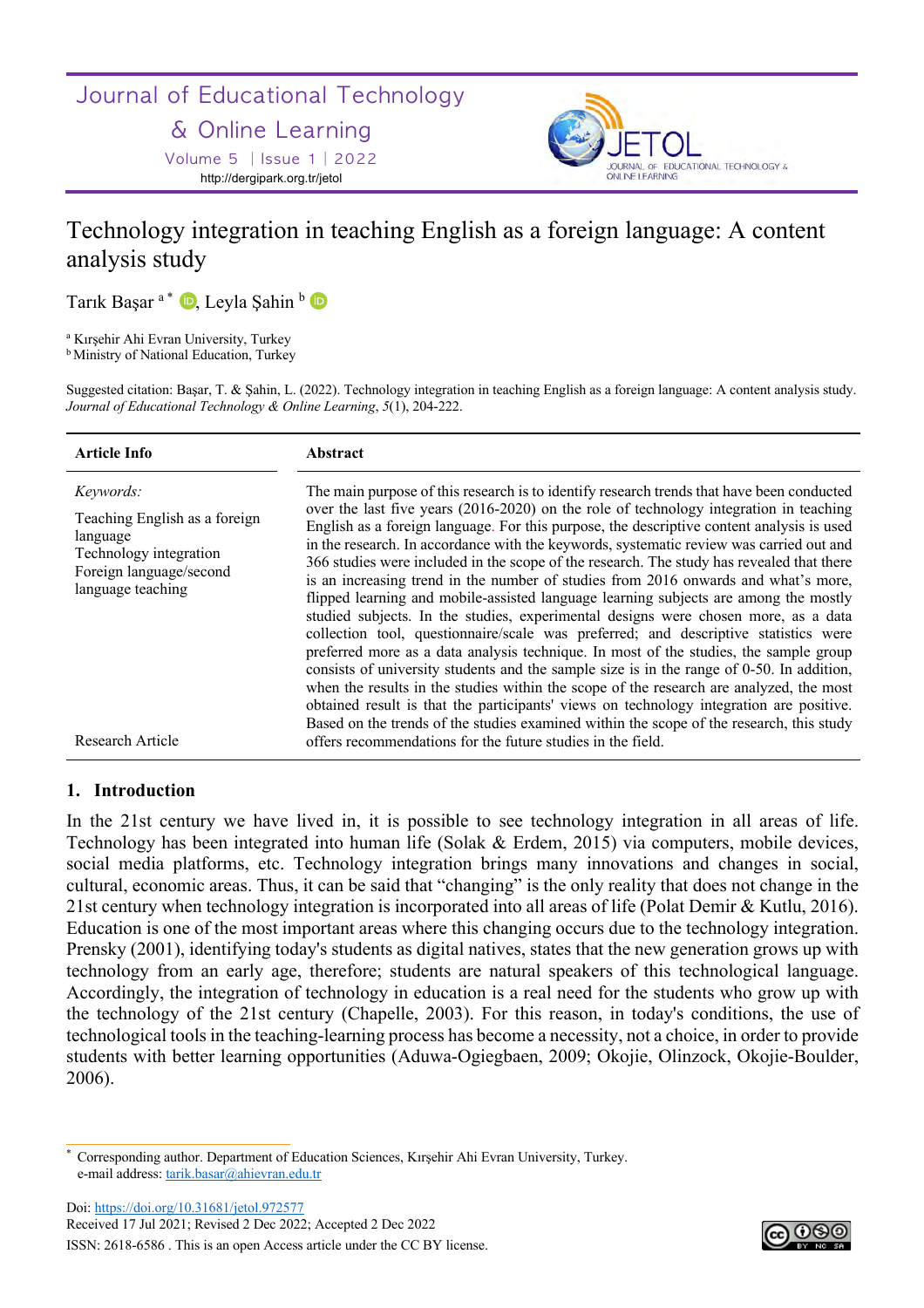Foreign language education has also been affected by the changes in education with technology integration (Arslan & Akbarov, 2010; Pokrivcakova, 2019). Foreign language education has a crucial importance today in particular. The developments in information and communication technologies have removed barriers among countries, and on this occasion information sharing and communication have come into the prominence (Aslan, 2017). For this reason, foreign language learning has become a vital need for individuals in the globalizing world (Özer & Korkmaz, 2016; Türkben, 2018; Türker & Genç, 2018). English, widely used all over the world -among all foreign languages- as lingua franca, is in the forefront (Demir & Yavuz, 2014). English, accepted as a common language, is mostly spoken language all over the world (Suna & Durmuşçelebi, 2013). Technology integration must be adopted so as to teach English language in an effective way, which is crucial in today's world. In other words, foreign language teaching should not be based on traditional methods in which learners are passive recipients of information (Valeev, Latypova & Latypov, 2016). Teaching foreign language with traditional teaching methods to the digital natives is too tough (Türker & Genç, 2018). Traditional English teaching methods prevent to make learning environments suitable for students' individual needs and learning styles. Traditional teaching methods can also cause learners to get bored and lose their motivation in the language learning process (Hazarika, 2017). Additionally, it is very difficult to reach the main goal of communication by means of traditional teaching methods. Traditional teaching methods make understanding the structure, meaning and applying function of a language difficult for learners (Shyamlee & Phil, 2012).

Interactive learning environments are improved with technology integration in foreign language teaching, thus learners can use the foreign language that they have learned (Aslan, 2017). In other words, the language learning process turns into learner centered. Moreover, learners' motivation for learning foreign languages increases (Ahmadi, 2018). Therefore, technology integration makes it easier to learn a foreign language (Aydın, 2018). Technology integration, facilitating the learning of the English language, could be achieved with various technological tools. Online English learning websites, electronic dictionaries, computer assisted language learning programs, various chat programs, virtual conferences and mobile assisted language learning can be given as an example (Hazarika, 2017).

### *1.1 The Importance of Study*

With the integration of technology into foreign language teaching, studies examining this situation have started to be carried out in the literature. In other words, studies examining the effectiveness and the role of technology integration in foreign language teaching have been carried out. Especially in the 2000s, when computer and internet usage became widespread, these studies started to take place in the literature (Zengin & Aksu, 2017). In these studies, various types of technology integration were examined in terms of foreign language teaching. Most of these studies were focused on teaching English as a foreign language. For example; flipped learning (Kırmızı & Kömeç, 2019; Suranakkharin, 2017; Teng, 2017), computer assisted learning (Alhujaylan, 2019; Enayati & Gilakjani, 2020; Kızmaz, 2019) mobile learning (Almogheerah, 2020; Bensalem, 2018; Şahan, Çoban & Razı, 2016), multimedia (Kaymak, 2019; Mei, Guo & Li, 2017; Zhao et al., 2019), augmented reality (Akçayır & Akçayır, 2016; Ho, Hsieh, Sun & Chen, 2017; Tsai, 2020) and such studies were conducted on the role of teaching English as a foreign language. There are many studies on the role of technology integration in teaching English as a foreign language in the literature. Content analysis study that summarizes and presents a synthesis of these studies is needed. In other words, there is a need for content analysis study that reveals the trends of the studies in the literature.

In the literature, there are lots of content analysis studies on the role of technology integration in foreign language teaching. However, these studies generally focus on a single type of technology integration. For instance, the role of flipped learning (Arslan, 2020; Filiz & Benzet, 2018), mobile learning (Persson & Nouri, 2018; Uzunboylu & Genç, 2017; Viberg & Grönlund, 2012), virtual reality (Solak & Erdem, 2015) related studies, which is in foreign language teaching are included in the literature. However, there is no restriction in the present study and all studies involving technology integration have been included. Thus,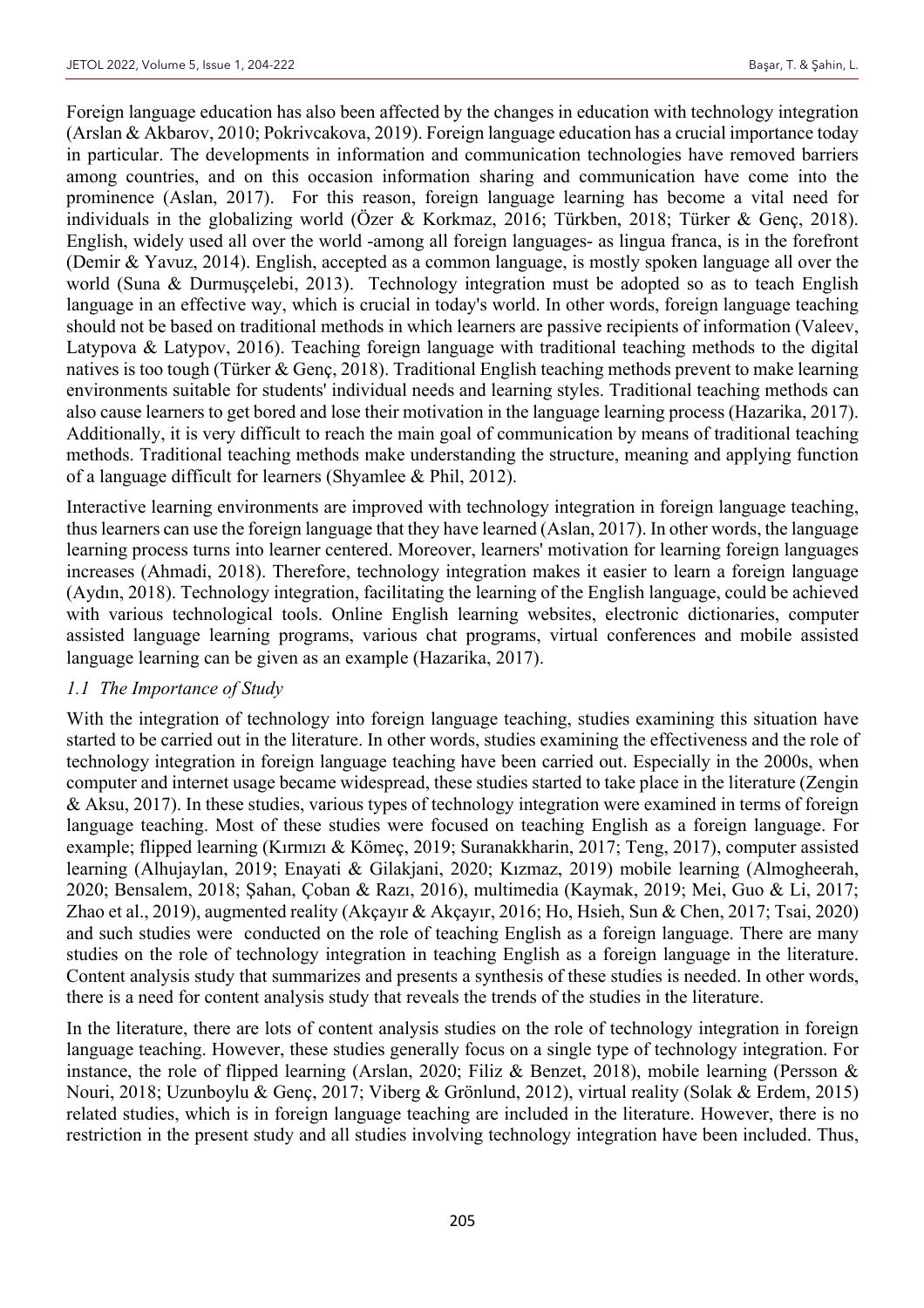both the general trend in the literature has been determined and the types of technology integration used in the studies have also been revealed.

There are also meta-analysis studies presenting a synthesis of the studies on the role of technology integration in foreign language teaching in the literature (Al-Wasy, 2020; Chang & Hung, 2019; Haidari, Baysal & Kanadlı, 2020; Köprülü, Öznacar & İlginç Demirsu, 2020). But only experimental studies were based on these meta-analysis studies. However, no method restrictions were made in this study and thus, the methodological trends in the literature has also been revealed.

In addition, another factor that makes this research valuable for the literature is the presentation of a synthesis of the results and suggestions from the studies. It is believed that the trends put forward the results and suggestions of the studies conducted in the literature will also be a guide for the future studies. Another factor that makes this research different from the other content analysis studies in the literature is the determination of trends in both national and international areas. In other words, the similarities and differences were brought out in this study by comparing the field trends not only in Turkey but also in international field.

The results obtained from this research will not only give the trends in the literature, but also provide clues for the deficiencies. It is thought that these clues will be a guide for future studies. In other words, it is thought that findings will lead different studies instead of similar studies in the literature. In addition, it is thought that this study will be a guide for teachers and researchers who want to benefit from technology integration in teaching English as a foreign language.

### *1.2 The Purpose of Study*

The main purpose of the research is to present a synthesis of the studies conducted in the last five years on the role of technology in teaching English as a foreign language in both national and international literature. In other words, this study aims to identify research trends on this subject in the literature.

The following research questions guide this study:

- What is the distribution of the studies in terms of years of publication?
- What is the distribution of the studies in terms of subjects?
- What is the distribution of the studies in terms of research designs?
- What is the distribution of the studies in terms of data collection tools?
- What is the distribution of the studies in terms of data analysis techniques?
- What is the distribution of the studies in terms of sample groups?
- What is the distribution of the studies in terms of sample sizes?
- What is the distribution of the studies in terms of results?
- What is the distribution of the studies in terms of suggestions?

### **2. Methodology**

This research is qualitative research and is designed as based on the descriptive content analysis, one of the content analysis approaches. In the descriptive content analysis approach, research trends on a specific subject are revealed (Çalık & Sözbilir, 2014). As it is aimed to identify research trends conducted over the last five years (2016-2020) on the role of technology integration in teaching English as a foreign language, descriptive content analysis approached is used in this study.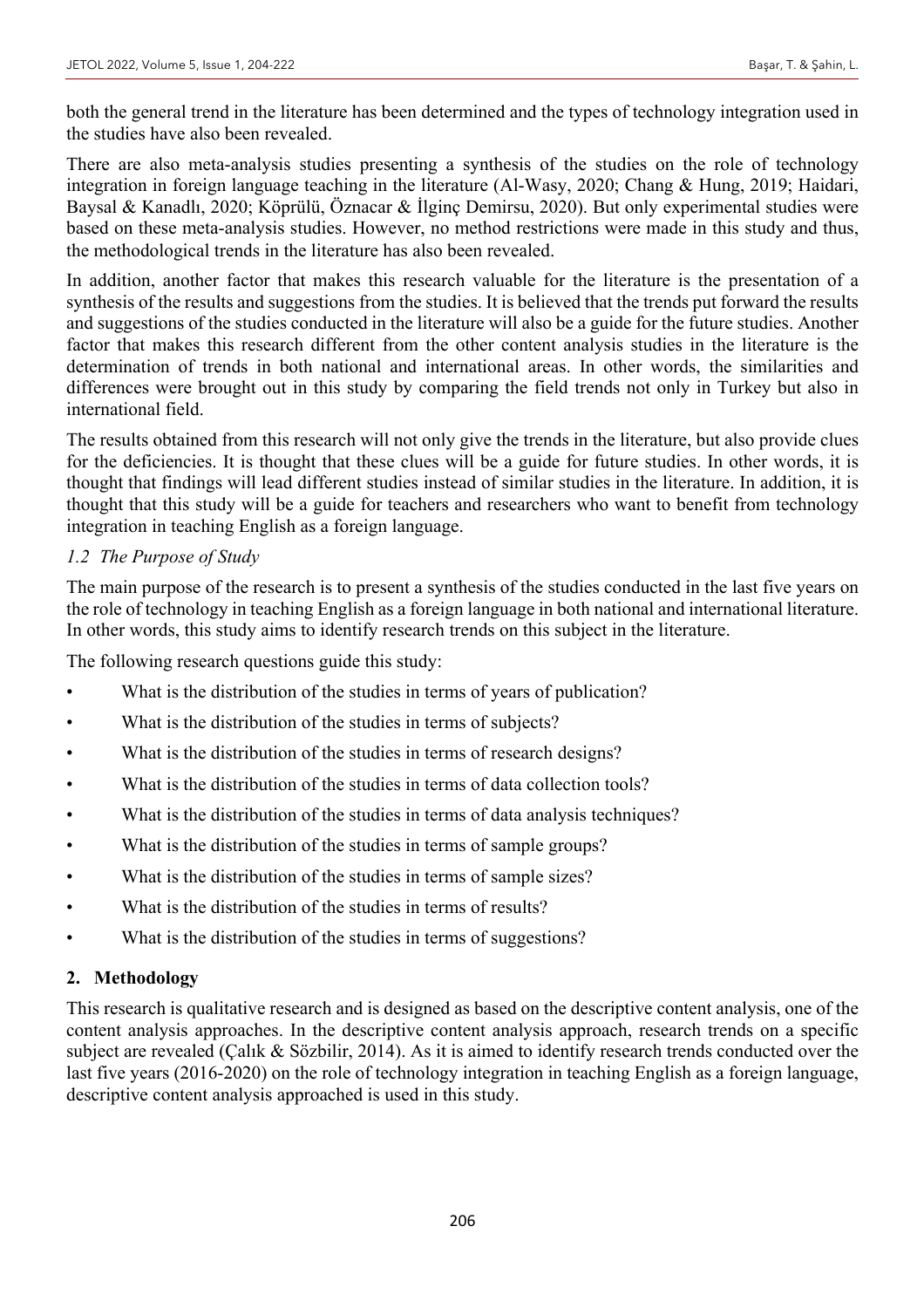### *2.1. Data Collection*

Firstly, it was decided which databases would be accessed for the studies so as to include in the scope of the research during the data collection process. In this sense, two national and one international databases were selected. National databases consist of Council of Higher Education National Thesis Center and TR Index database. Council of Higher Education National Thesis Center was preferred as it contains all postgraduate thesis studies in Turkey. TR Index database was preferred since it is a database where many journals were scanned in Turkey. In addition, TR Index was used as a database in which it is compulsory to publish an article in applications for associating professorship in Educational Sciences field in Turkey. WOS [WEB of Science] database was chosen as an international level. According to Cok (2016), WOS is a reliable database that scans the most important scientific journals in the field of education, information, and communication technology. For this reason, international studies were tried to be reached through the WOS database.

In the research, after deciding on the databases, the keywords that will be scanned in these databases were tried to be determined. In this context, an expert in the field of instructional technologies and an expert in the field of second language teaching were consulted. According to opinions, a comprehensive list of keywords has been developed. That many keywords have been identified as technology is a multidimensional concept. Therefore, a scan was carried out by using a large number of keywords in the databases. Consequently, it has been tried to include all studies related to the subject in the literature. The following keywords were used in the scan: "technology", "technology integration", "instructional technologies", "flipped learning", "web 2.0 technologies", "computer assisted learning", "mobile learning", "virtual classroom", " "digital games", "digital learning", "multimedia", "augmented reality", "social networks", "distance learning", "blended learning", web-based learning", "online learning", "simulation", "animation" ", "technology assisted language teaching" and "English as a foreign language".

In the research, all three databases were reviewed in terms of identified keywords. Studies included in the scope of the research were decided in the light of the criteria stated below.

These criteria are:

- The study has been published in the last five years (2016-2020).
- The subject of the study is about technology integration in foreign language teaching.
- The foreign language studied in the study is English.
- The full text of the study is accessible.

In the research, studies fulfilling the above criteria were included in the scope of the research. Also, articles produced from postgraduate thesis studies at the national level were excluded from the research in order not to repeat the same data.

Numerical information about the studies included in the scope of the research is presented in Table 1:

#### **Table 1.**

|                      |                 | <b>National</b> (f) | International (f) | Total (f) |
|----------------------|-----------------|---------------------|-------------------|-----------|
|                      | Master's Thesis | 87                  |                   | 87        |
| Publication Type     | Doctoral Thesis | 19                  |                   | 19        |
|                      | Article         | 40                  | 220               | 260       |
| Publication Language | Turkish         | 44                  |                   | 44        |
|                      | English         | 102                 | 220               | 322       |
| Total                |                 | 146                 | 220               | 366       |

Numerical Information About the Studies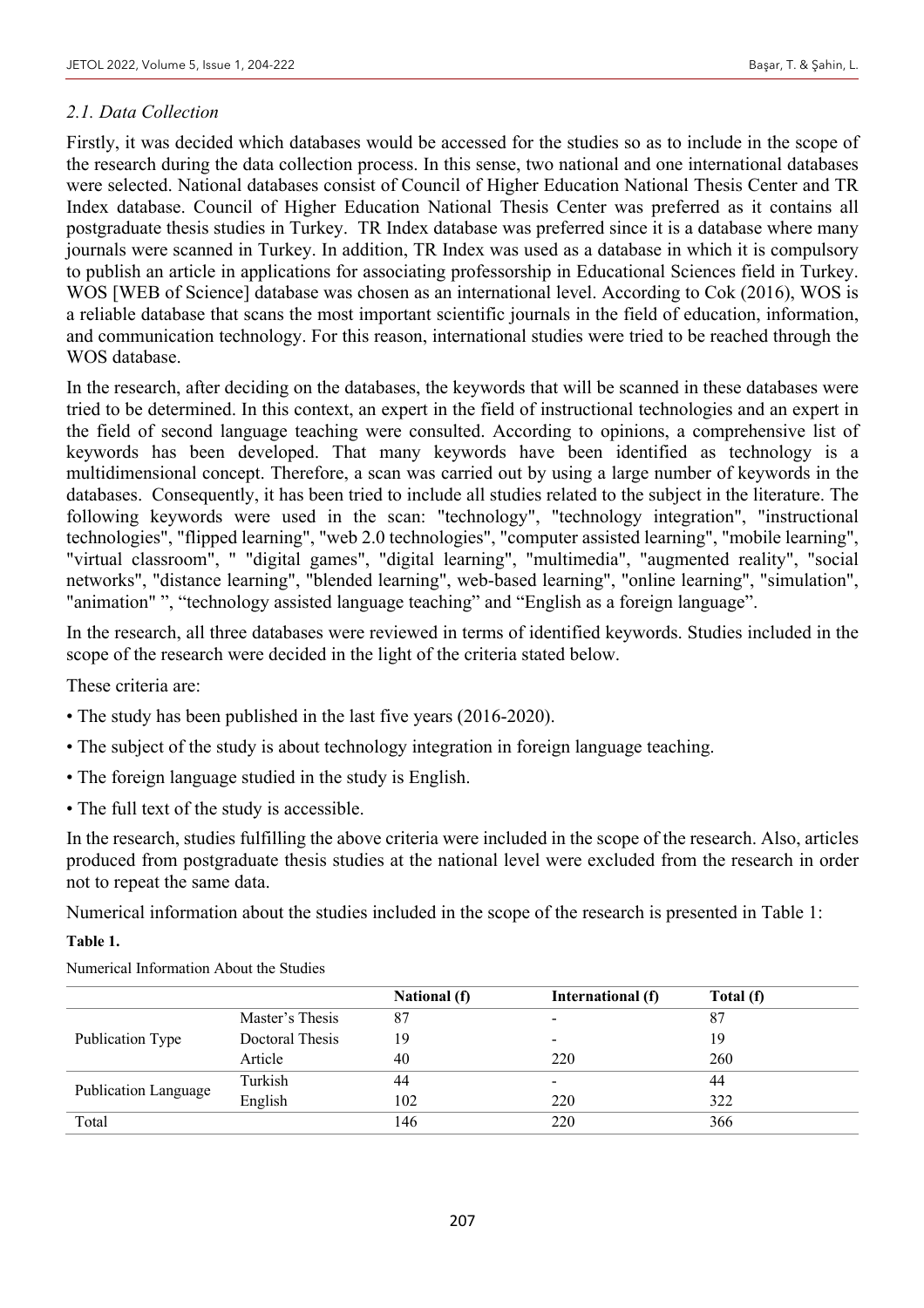On study of Table 1, it is seen that total of 366 studies, 146 at the national level and 220 at the international level, were included in the research. When the studies examined within the scope of the research are analyzed in terms of publication language, it is seen that the publication language is English in most of the studies conducted at the national level (f: 102).

A form called "publication review form" was developed to examine the studies included in the research. This form consists of 12 sections. The first 5 sections of the form constitute the sections in which information about the author of the study, publication type, publication year, publication language and national/international nature of the publication are specified. In other words, the first five sections are the sections in which descriptive information is given about identity of the study. The 6th, 7th, 8th, 9th and 10th sections are the sections in which information about the research design, data collection tools, data analysis techniques, sample group and sample size are stated respectively. In other words, these five sections are the sections in which the methodological features of the studies examined are stated. The last two sections of the form are the sections in which information about the results from the studies and the suggestions are stated.

### *2.2. Data Analysis*

Content analysis technique was used in the analysis of the collected data in the research. Content analysis is the process of organizing the data from the research into categories (Bowen, 2009). According to Merriam (2009), categorization is a data analysis, which should be carried out together with the data collection process. In this sense, data analysis was started with the data collection process in the research. While the studies included in the scope of the research were examined according to the sections contained in the publication review form, the process of creating a category for the sections in the form was started. In this context, at first researchers examined 10% of the studies included in the scope of the research simultaneously. During this review process, researchers developed categories for sections in which the methodological characteristics of the studies and their results and suggestions were stated in the publication review form. For example, primary school student, middle school student, high school student, university student, teacher, instructor categories were developed for the sample group. Then, researchers analyzed the studies independently from each other within the framework of the determined categories. During this independent review process, new different categories emerged for each section. Researchers came together for these new different categories and discussed these categories and revised the form according to the new categories. For example, new categories such as pre-service teacher, language school student were added to the form for the sample group. Accordingly, the category improvement process continued until the data analysis was completed.

The studies examined within the scope of the research were classified according to one or more categories for each section of the publication review form. For example, data collection tool section of the form was classified in 3 different categories in some studies: interview, questionnaire, and achievement test. In the study, frequency values were calculated for each classified category.

In the study, the percentage of compliance between the researchers was calculated by comparing the categories that both researchers classified independently from each other. This percentage of agreement was calculated using the formula proposed by Miles and Huberman (1994) (agreement/agreement + disagreement) and this value was determined as .96. This value also shows that the categories classified within the scope of the research are reliable.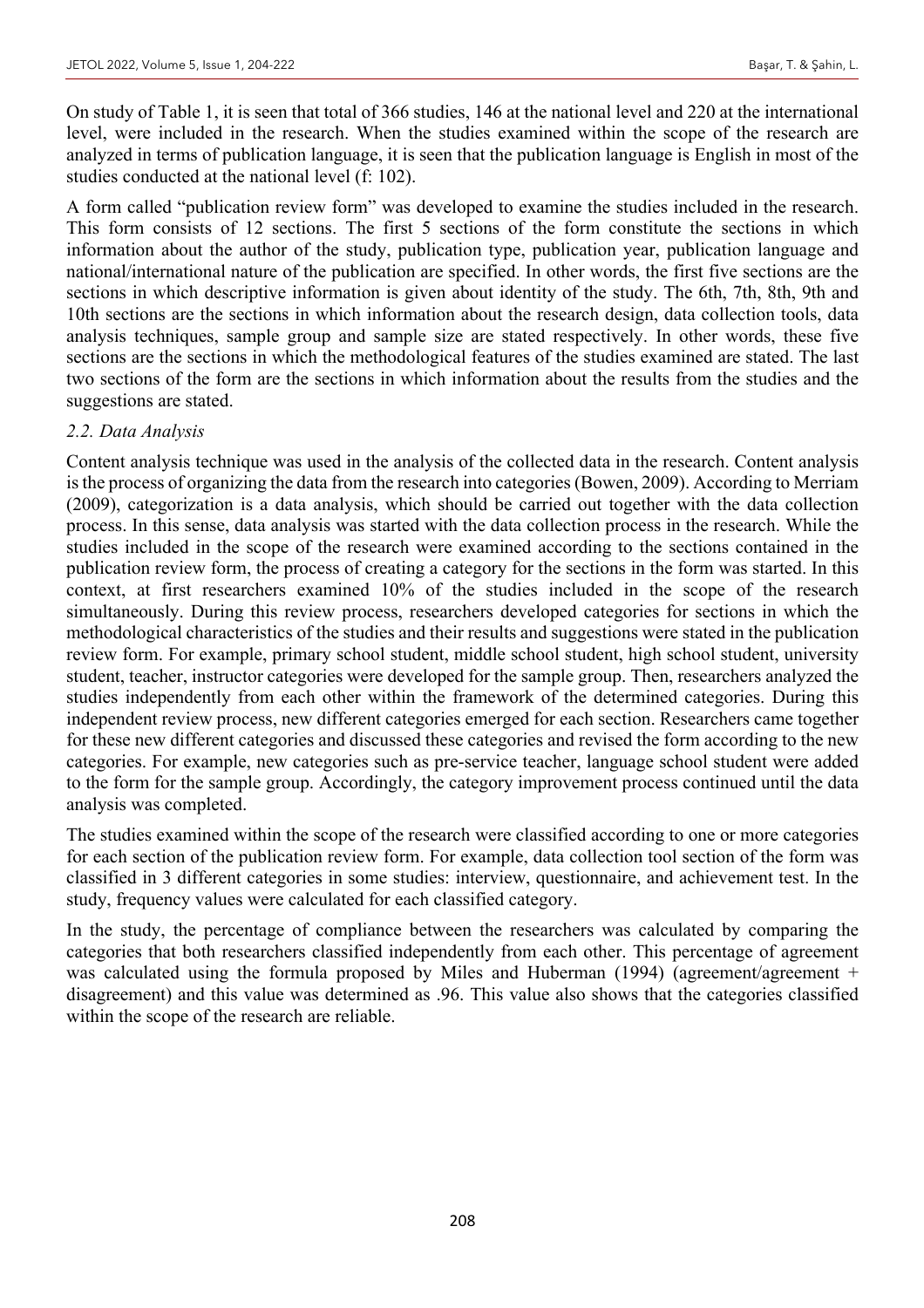### **3. Findings**

### *3.1. Findings of Publication Years of the Studies*

The distribution of the studies in terms of years between 2016 and 2020 is presented in Graphic 1**.** 



**Graphic 1.** Distribution of the Studies in terms of Publication Year

As indicated graphic 1, the studies were carried out in 2020 at most. In addition, there is an increasing trend in the number of studies from 2016 onwards.

### *3.2. Findings of Subjects of the Studies*

The distribution of the studies in terms of subjects is presented in Table 2:

### **Table 2.**

Distribution of the Studies in terms of Subjects

| Subject of the study                            | <b>National</b> (f) | International(f) | Total (f) |
|-------------------------------------------------|---------------------|------------------|-----------|
| The role of flipped learning                    | 33                  | 32               | 65        |
| The role of mobile assisted language learning   | 12                  | 33               | 45        |
| The role of computer-assisted language learning | 16                  | 19               | 35        |
| The role of blended learning                    | 16                  | 13               | 29        |
| The role of digital games                       | 2                   | 17               | 19        |
| The role of social networks                     | 5                   | 16               | 21        |
| The role of multimedia                          | 3                   | 17               | 20        |
| The role of Web 2.0 tools                       | 12                  | 7                | 19        |
| The role of online learning                     | 3                   | 13               | 16        |
| The role of augmented reality                   | 6                   | 9                | 15        |
| The role of distance education                  | 8                   | 5                | 13        |
| Availability of technology                      | 6                   | 5                | 11        |
| Technological pedagogical content knowledge     | 4                   | 6                | 10        |
| Other                                           | 20                  | 28               | 48        |

As shown in the table 2, the most studied subject in the studies is the role of flipped learning (f:65) in teaching English as a foreign language. The role of mobile-assisted language learning (f:45) and the role of computer-assisted language learning (f:35) are another most studied subjects. Study subjects with low frequency (web-based learning, digital story, digital literacy, etc.) are given under the title of "other" section in the table.

### *3.3. Findings of Research Designs of the Studies*

The distribution of the studies in terms of research designs is presented in Table 3: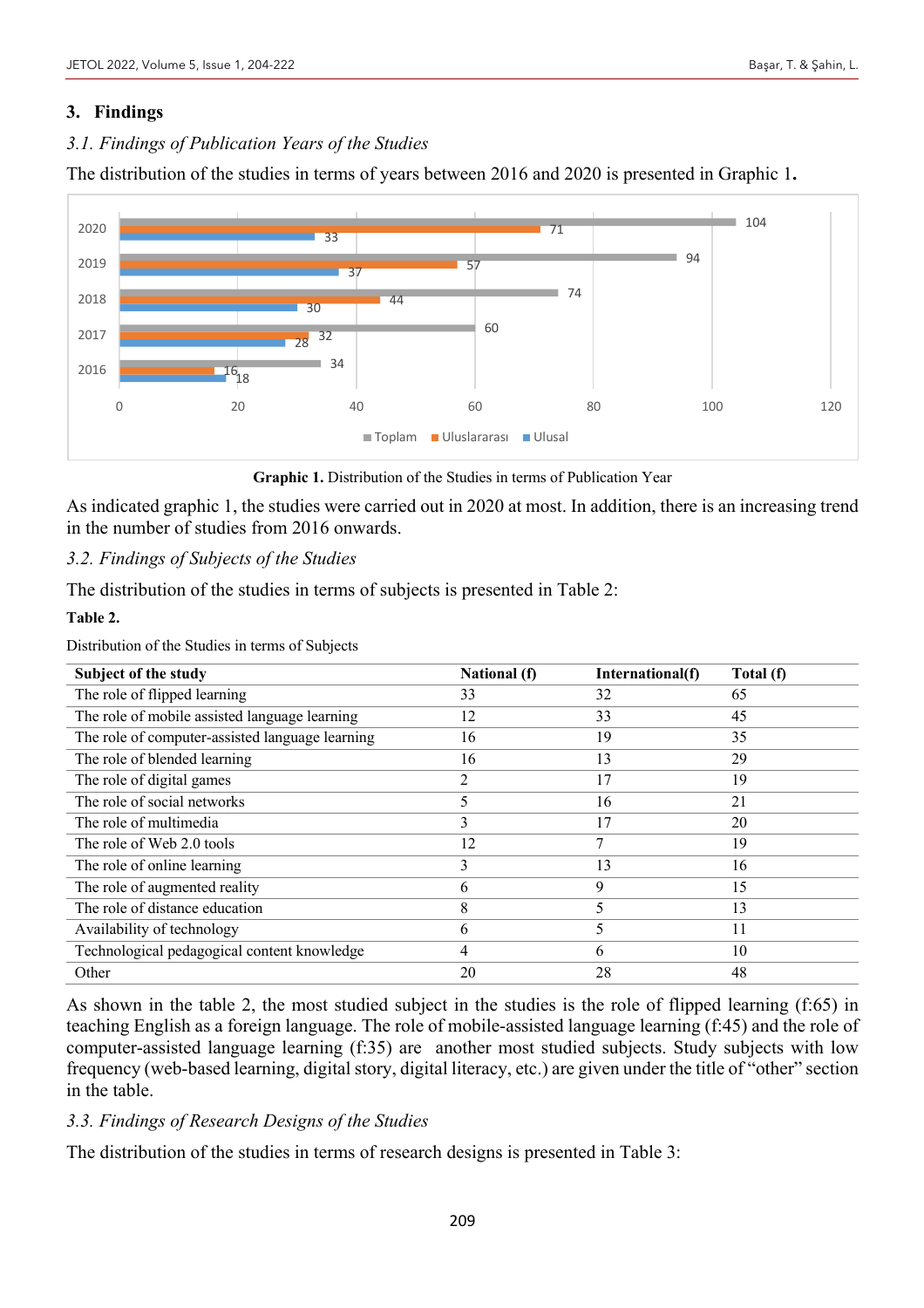#### **Table 3**.

Distribution of the Studies in terms of Research Designs

| <b>Research design</b>                       | <b>National</b> (f) | International (f) | Total (f)      |
|----------------------------------------------|---------------------|-------------------|----------------|
| <b>Experimental Design</b>                   | 41                  | 81                | 122            |
| Descriptive/ Survey Model                    | 28                  | 39                | 67             |
| Case study                                   | 20                  | 16                | 36             |
| Review                                       | 5                   | 20                | 25             |
| Mixed Design (explanatory sequential design) | 11                  | 10                | 21             |
| Action research                              | 5                   | 11                | 16             |
| Mixed Design (unspecified type)              | 9                   | 6                 | 15             |
| Embedded design                              | ć                   | 4                 | 9              |
| Meta-analysis                                |                     | 5                 | $\overline{7}$ |
| Phenomenology                                | $\mathfrak{D}$      | $\mathfrak{D}$    | 4              |
| Mixed Design (Triangulation)                 |                     |                   | 3              |
| Mixed Design (exploratory sequential design) |                     |                   | $\overline{2}$ |
| Mixed Design (convergent parallel design     |                     | $\overline{2}$    | $\overline{c}$ |
| Mixed Design (Intervention Design)           | $\mathfrak{D}$      |                   | 2              |
| Other                                        | h                   |                   | 13             |
| Unspecified                                  |                     | 15                | 22             |

As seen in Table 3, the most preferred research design is the experimental design (f:122). After the experimental design, the most preferred designs are the descriptive/survey model (f:67) and the case study model (f:36). In addition, it is seen that the explanatory sequential design (f:21) is mostly used design type among the mixed design types in research. However, in many studies where mixed design was preferred (f:15), the design type was not specified. Additionally, in some of the studies (f:22), the research design was not clearly stated. In the table, research designs with low frequency (comparative study, corpus design, discourse analysis and so on) are presented under the title of "other" section.

#### *3.4. Findings of Data Collection Tools of the Studies*

The distribution of the studies in terms of data collection tools is presented in Table 4:

#### **Table 4.**

Distribution of the Studies in terms of Data Collection Tools

| Data collection tool          | National(f) | International (f) | Total (f) |
|-------------------------------|-------------|-------------------|-----------|
| Questionnaire /Scale          | 109         | 131               | 240       |
| Interview                     | 83          | 66                | 149       |
| Achievement test              | 56          | 92                | 148       |
| Observation                   | 10          | 26                | 36        |
| Reflective Diaries            | 22          | 13                | 35        |
| Environment/Media Records     |             | 13                | 19        |
| <b>Course Evaluation Form</b> |             |                   |           |
| Other                         | Iб          | 22                | 38        |

When Table 4 is examined, it is seen that the most frequently used data collection tool in the studies is questionnaire /scale (f:240). Interview (f:149) and achievement test (f:148) are the other most used data collection tools. Data collection tools with low frequency (student portfolios, worksheets, lesson plans, and such) are given under the title of "other" section in the table.

#### *3.5. Findings of Data Analysis Techniques of the Studies*

The distribution of the studies in terms of data analysis techniques is presented in Table 5: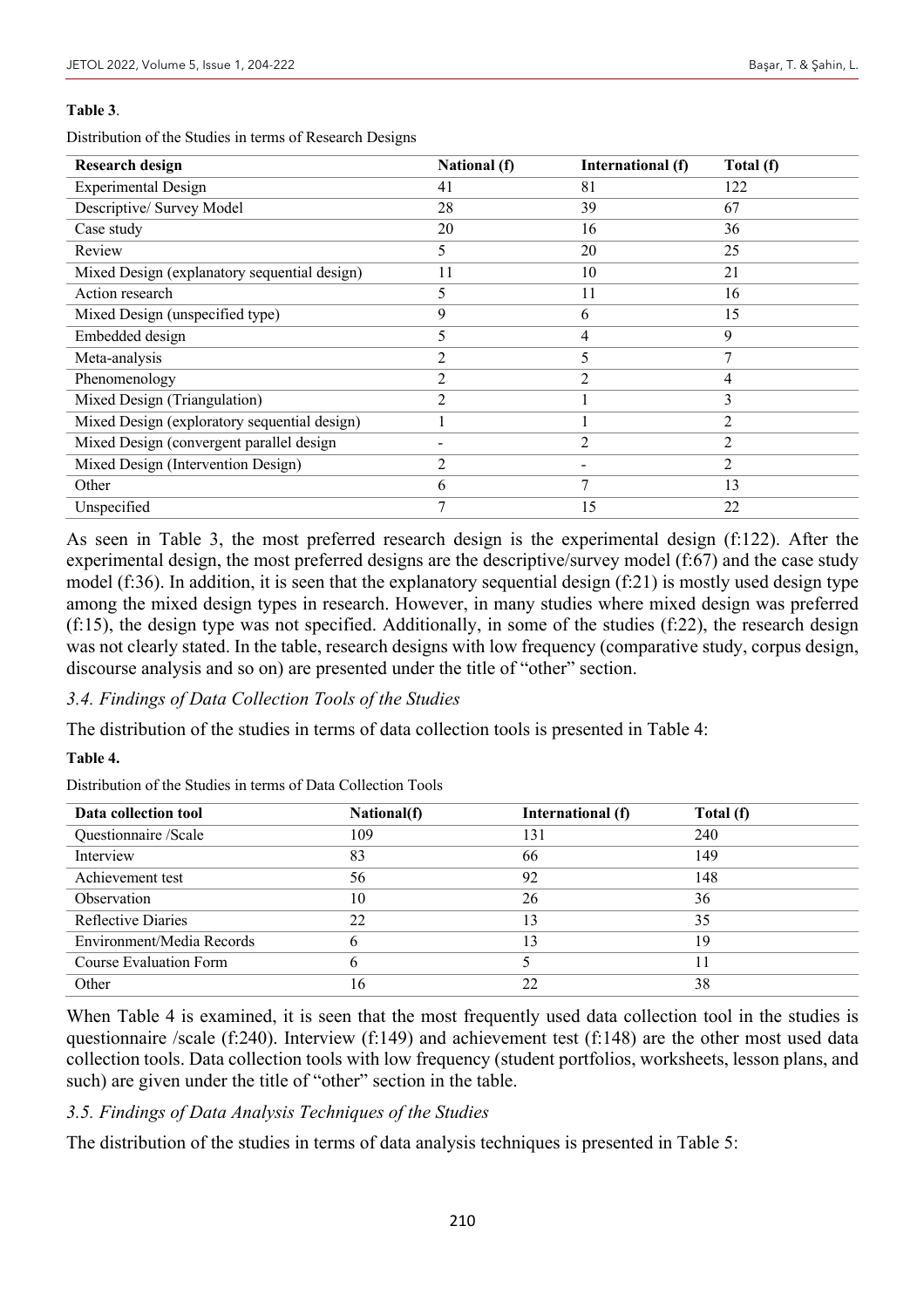#### **Table 5.**

Distribution of the Studies in terms of Data Analysis Techniques

| Data analysis technique    | <b>National</b> (f) | International (f) | Total (f) |
|----------------------------|---------------------|-------------------|-----------|
| <b>Descriptive Statics</b> | 69                  | 124               | 193       |
| t test                     | 73                  | 74                | 147       |
| Content analysis           | 70                  | 59                | 129       |
| Analysis of variance       | 25                  | 29                | 54        |
| Correlation analysis       | 18                  | 20                | 38        |
| Descriptive analysis       | 27                  | 6                 | 33        |
| Thematic analysis          | 9                   | 15                | 24        |
| Mann Whitney U test        | 12                  | 10                | 22        |
| Kolmogorov-Smirnov test    | 16                  |                   | 21        |
| Factor analysis            | 10                  | 9                 | 19        |
| Wilcoxon signed ranks test | 14                  | $\overline{c}$    | 16        |
| Ancova analysis            | 7                   | 8                 | 15        |
| Shapiro-Wilks test         | 10                  | 2                 | 12        |
| Other                      | 10                  | 15                | 25        |

On examination of Table 5, it is clearly seen that the most frequently used data analysis technique in the studies is descriptive statistics (f: 193). On the other hand, t test (f:147) and content analysis (f:129) are the other most used data analysis techniques. In the table, data analysis techniques with low frequency (manova, regression, friedman test, etc.) are given under the title of "other" section.

### *3.6. Findings of Sample Groups of the Studies*

The distribution of the studies in terms of sample groups is presented in Table 6:

#### **Table 6**.

Distribution of the Studies in terms of Sample Groups

| <b>Sample Group</b>      | <b>National</b> (f) | International (f) | Total (f) |
|--------------------------|---------------------|-------------------|-----------|
| University student       | 67                  | 104               | 171       |
| High school student      | 18                  | 15                | 33        |
| Teacher                  | 16                  | 16                | 32        |
| Pre-service teacher      | 15                  | 15                | 30        |
| Middle school student    | 13                  | 15                | 28        |
| Instructor               | 16                  | 10                | 26        |
| Language school students | $\mathfrak{D}$      | 11                | 13        |
| Primary school student   | 3                   | 7                 | 10        |
| Other                    | 3                   |                   | 8         |

On examination of Table 6, it is seen that the most studied sample group is university students (f: 171). High school students (f:33) and teachers (f:32) are the other most studied sample groups. In the table, sample groups with low frequency (parents, school administrators, graduates, etc.) are given under the title of "other" section.

### *3.7. Findings of Sample Sizes of the Studies*

The distribution of the studies in terms of sample sizes is presented in Table 7: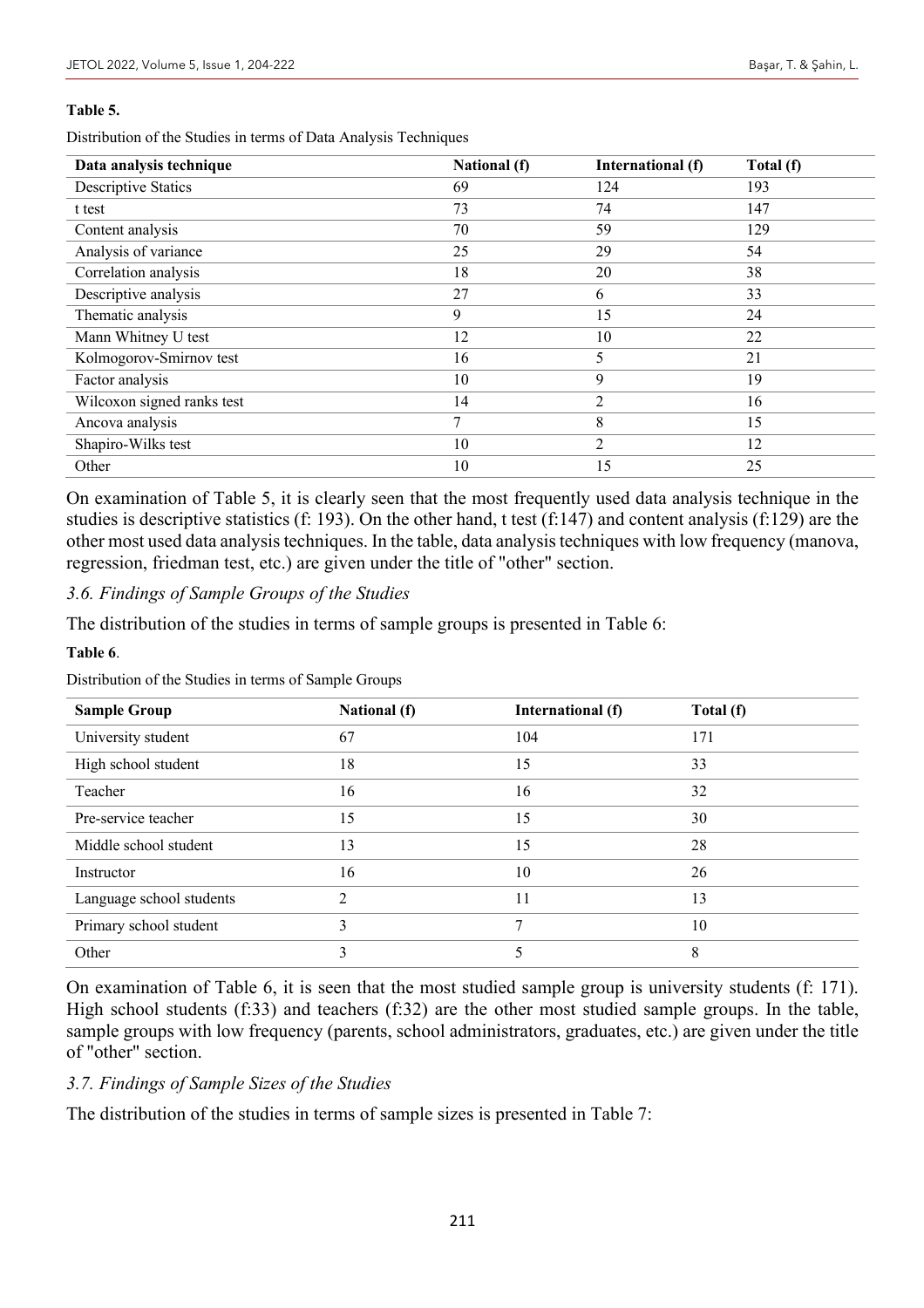#### **Table 7.**

Distribution of the Studies in terms of Sample Sizes

| Sample size      | <b>National</b> (f) | International (f) | Total (f) |
|------------------|---------------------|-------------------|-----------|
| Between 0-50     | 71                  | 86                | 157       |
| Between $51-100$ | 35                  | 61                | 96        |
| Between 101-150  | 20                  | 26                | 46        |
| 301 and above    | 15                  | 9                 | 24        |
| Between 151-200  | b                   | −                 | 13        |
| Between 251-300  |                     |                   |           |
| Between 201-250  |                     | 4                 |           |

As shown in the table 7, the most studied sample size is in the range of 0-50 (f: 157). 51-100 (f:96) and 101-150 (f:46) ranges are the other most studied sample size ranges.

*3.8. Findings of Results of the Studies*

Distribution of the studies in terms of results is presented in Table 8:

#### **Table 8**.

Distribution of the Studies in terms of Results

| <b>Results</b>                                                                                 | National (f) | International (f) | Total (f) |
|------------------------------------------------------------------------------------------------|--------------|-------------------|-----------|
| Participants' opinions on technology integration are positive.                                 | 50           | 84                | 134       |
| Technology integration increases motivation                                                    | 41           | 63                | 104       |
| Technology integration affects success positively                                              | 27           | 38                | 65        |
| Technology integration contributes to the development of self-<br>confidence and self-efficacy | 21           | 25                | 46        |
| Technology integration affects course participation positively                                 | 20           | 25                | 45        |
| Technology integration supports learner autonomy                                               | 17           | 23                | 40        |
| Technology integration affects vocabulary learning positively                                  | 19           | 20                | 39        |
| Technology integration affects speaking skills positively                                      | 12           | 27                | 39        |
| Technology integration affects writing skills positively                                       | 14           | 19                | 33        |
| Technology integration enables collaboration                                                   | 11           | 21                | 32        |
| Training for technology integration is needed                                                  | 18           | 14                | 32        |
| Technology integration affects listening skills positively                                     | 13           | 16                | 29        |
| Technology integration affects reading skills positively                                       | 12           | 14                | 26        |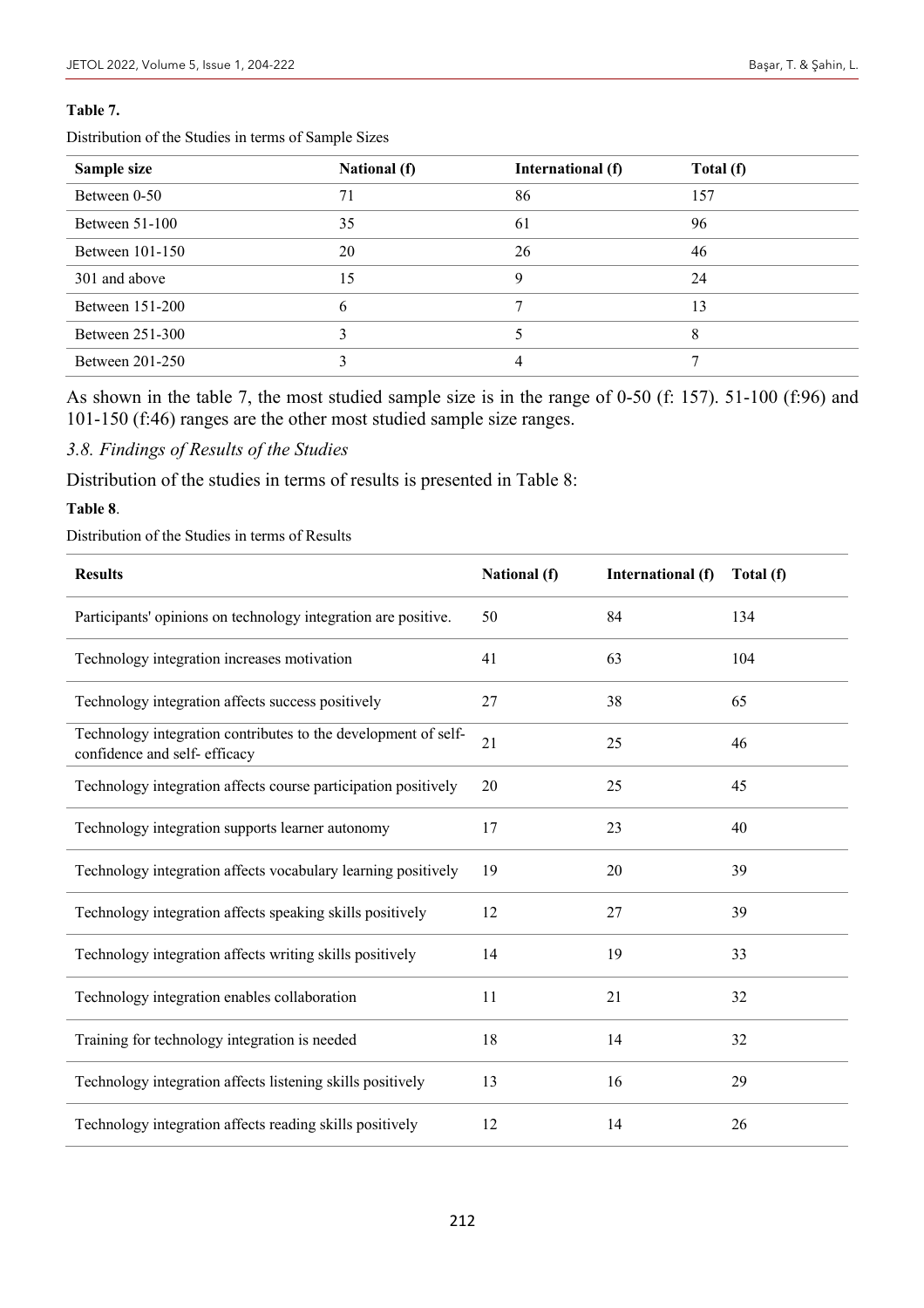| integration needs to be done correctly in<br>Technology<br>classrooms                  | 12 | 14 | 26  |
|----------------------------------------------------------------------------------------|----|----|-----|
| Technology integration is crucial for English teachers                                 | 8  | 17 | 25  |
| Technology integration makes lessons more fun                                          | 14 | 9  | 23  |
| Technology integration improves communication skills                                   | 7  | 10 | 17  |
| Technology integration in the teaching-learning process cannot<br>achieved adequately. | 8  | 9  | 17  |
| Technology integration reduces anxiety for foreign language                            | 6  | 9  | 15  |
| Technology integration affects grammar learning positively                             | 9  | 6  | 15  |
| Other                                                                                  | 53 | 96 | 149 |

As shown in the table 8, the most emphasized result in the studies is that the participants' views on the integration of technology in teaching English as a foreign language are positive (f:134). The other most emphasized result in the studies is that technology integration increases motivation (f:104) and affects success positively (f:65). In the study, the results with low frequency numbers were collected under the title of "other" section. These results include "Technology integration improves critical thinking skills"; "Technology integration contributes to the formation of permanent learning"; and "Teachers stick to a single technological tool" can be given as an example.

#### *3.9. Findings of Suggestions of the Studies*

#### The distribution of suggestions of the studies is presented in Table 9:

#### **Table 9.**

Distribution of the Studies in terms of Suggestions

| <b>Suggestions</b>                                                                                               | <b>National</b> (f) | International (f) | Total (f) |
|------------------------------------------------------------------------------------------------------------------|---------------------|-------------------|-----------|
| Different sample groups can be studied                                                                           | 86                  | 79                | 165       |
| Larger sample groups can be studied                                                                              | 55                  | 61                | 116       |
| Further research can be applied on the technological tool or<br>program used in the study                        | 29                  | 55                | 84        |
| Technology integration can be used in different activities in the<br>teaching-learning process                   | 22                  | 54                | 76        |
| Participants can be encouraged about technology integration by<br>organizing in-service training, seminars, etc. | 44                  | 27                | 71        |
| Technology integration can be included in curricula and<br>textbooks                                             | 36                  | 31                | 67        |
| Implementation time of the study can be increased                                                                | 37                  | 23                | 60        |
| Experimental studies can be designed                                                                             | 27                  | 21                | 48        |
| Technique and infrastructure and so on required for technology<br>integration. support can be provided           | 20                  | 27                | 47        |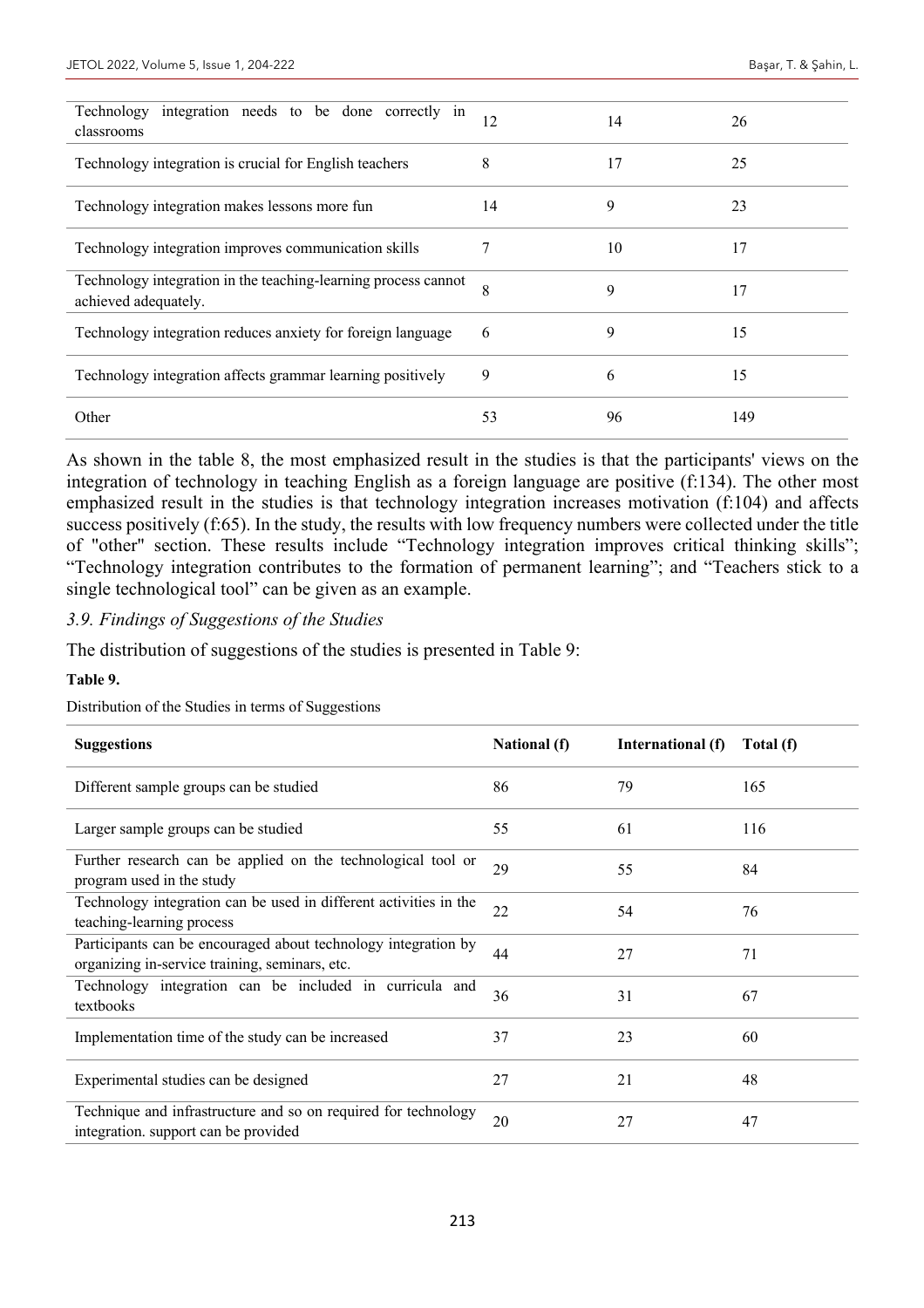| Teachers can arrange on materials enabling technology<br>integration, taking into account the level and interest of students | 18             | 29             | 47 |
|------------------------------------------------------------------------------------------------------------------------------|----------------|----------------|----|
| Studies on different language skills can be applied                                                                          | 22             | 20             | 42 |
| Studies using qualitative data collection methods can be carried<br>out                                                      | 24             | 16             | 40 |
| Studies can be applied on different technological materials that<br>allow technology integration.                            | 12             | 15             | 27 |
| Studies on different variables (age, socioeconomic status, school<br>type, and such) can be applied                          | 15             | 11             | 26 |
| Informatics courses included in teacher training programs can be<br>revised                                                  | 15             | 11             | 26 |
| Retention tests can be used                                                                                                  | 8              | 7              | 15 |
| Foreign language lesson hours can be arranged                                                                                | 7              | 6              | 13 |
| Participants can be supported to produce digital content and<br>events themselves                                            | 8              | $\overline{4}$ | 12 |
| Opportunity to use authentic materials by integrating technology<br>in learning environments can be improved                 | $\overline{2}$ | 10             | 12 |
| Studies examining the effectiveness of technology integration on<br>different courses can be applied                         | $\overline{3}$ | 9              | 12 |
| Studies using quantitative data collection methods can be applied                                                            | 2              | 8              | 10 |
| Longitudinal studies can be applied                                                                                          | 4              | 6              | 10 |
| Other                                                                                                                        | 16             | 50             | 66 |

As shown in the table 9, the most emphasized suggestion in the studies is to conduct studies in different sample groups (f:165). Conducting studies with larger sample groups (f: 116) and conducting more research on the technological tool or program used in the study (f: 84) are the other most emphasized suggestions in the studies. In the table, the suggestions with low frequency were presented under the title of "other" section. "Studies can be conducted to examine the reasons for the negative perception to the technology integration"; "The difficulties and negative characteristics of the technological material which was used in the study can be examined in terms of language teaching"; and "Activities can be carried out to give importance to digital literacy" can be given as examples of these suggestions.

### **4. Discussion**

In this study, research trends which have been conducted over the past five years on the role of technology integration in teaching English as a foreign language are identified. In line with the obtained data, it has been concluded that there is an increasing trend in the number of studies conducted from 2016 onwards. In today's rapidly developing technology, this result can be considered as natural or ordinary. Besides, this result can be interpreted as technology integration in teaching English as a foreign language is getting more important year by year. A similar finding was obtained in the content analysis study conducted by Nawaila, Kanbul, and Alhamroni (2020). Nawaila, et al. (2020) analyzed 50 studies on the role of technology integration in English language teaching between 2000-2018 and concluded that technology integration in English language teaching has increased in the last three years. A similar finding was also obtained in the meta-analysis study conducted by Karabulut (2020) in order to determine the general impact of alternative technology-supported teaching methods on English success. In his meta-analysis study, which included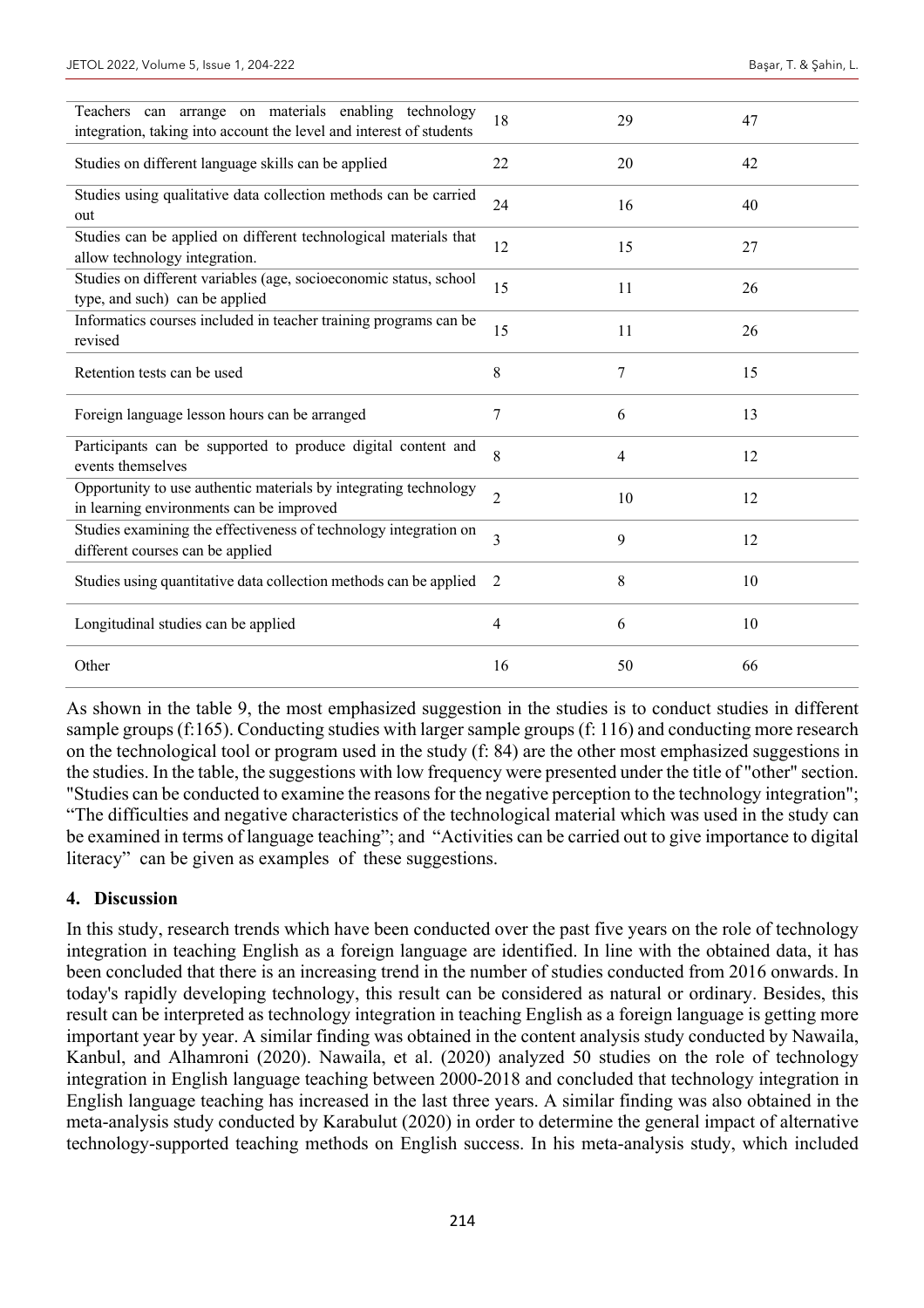experimental studies conducted between 1994 and 2018, Karabulut (2020) demonstrated that the number of studies has increased significantly, especially in the last three years.

When the studies within the scope of the research are analyzed in terms of the study subjects, it is concluded that there are more studies examining the role of flipped learning at the national level. At the international level, studies examining the role of flipped learning and mobile-assisted language learning were preferred mostly. When the studies in the literature are considered together, it can be seen that technology is integrated into English teaching through flipped learning and mobile language learning. These results show that especially flipped learning has become a popular approach in teaching English. According to Vitta and Al-Hoorie (2020), flipped learning, which is widely used in various fields of education, has also been widely used in the field of second language teaching in recent years. Mobile-assisted language learning, another popular approach in teaching English, can be considered as a reflection of mobile devices integrated into all areas of our lives. One of the most important contributions of mobile assisted language learning to foreign language teaching is that it provides the opportunity to learn the language regardless of time and place (Persson & Nouri, 2018; Taj, Sulan, Sipra & Ahmad, 2016). This could be one of the reasons why mobile-assisted language learning is preferred more in foreign language teaching.

When the methodological tendencies of the studies within the scope of the research are analyzed, it is concluded that the experimental design was preferred more at both national and international levels. This result can be interpreted as the investigation of the effectiveness of a technological tool or approaches in the studies were examined mostly. In other words, the role of technology integration has been tried to be determined by the direct application of technology in foreign language teaching in the studies. According to Zhao (2003), the effectiveness of technology in language teaching can only be determined by the direct application of technology. The research design that allows the direct application of technology is experimental design. Therefore, the reason why the experimental design is preferred more in the studies could arise from this situation. This finding is also consistent with study conducted by Viberg and Grönlund (2012). Viberg and Grönlund (2012) examined 54 studies conducted between 2007 and 2012 to determine the role of mobile assisted language learning in second language teaching. In this study conducted by Viberg and Grönlund (2012), it was determined that the most preferred design is the experimental design. And also, in a similar study by Persson and Nouri (2018), 54 empirical studies conducted between 2010 and 2017 were examined to determine the role of mobile assisted language learning in second language teaching. Persson and Nouri (2018) concluded in their study that the most widely used design is the quasiexperimental design.

When the data collection tools used in the studies within the scope of the research are analyzed, findings of this research reveal that the most preferred data collection tools at both national and international levels are questionnaires/scales. According to Kurt and Erdoğan (2015), the reasons for the widespread usage of questionnaires and scales as data collection tool in research can be that they provide the opportunity to reach a larger number of participants and to enable the data collection process to be carried out in a shorter time and more economically. In other words, it can be said that questionnaires and scales facilitate researchers in the data collection process. Therefore, the reason why questionnaires and scales are preferred more in the studies can be attributed to the convenience they provide. Nawaila et al. (2020) also confirms this view in his content analysis. In the study conducted by Nawaila et al. (2020), it was determined that surveys were the most preferred data collection tool due to the convenience they provide to researchers. A similar finding was obtained in the content analysis study conducted by Yağız, Aydın, and Akdemir (2016). Yağız et al. (2016) examined the studies on teaching English as a foreign language in Turkey, and it was found that questionnaire /scale data collection tools were used more widely in these studies. In addition, in present content analysis study, it was determined that the most used data collection tools after questionnaires/scales were interviews and achievement tests. These findings are in line with many studies in the literature and it has been found that these data collection tools are more preferred. Başaran (2017) examined 79 postgraduate thesis studies conducted in Turkey between 2010 -2016 to determine the role of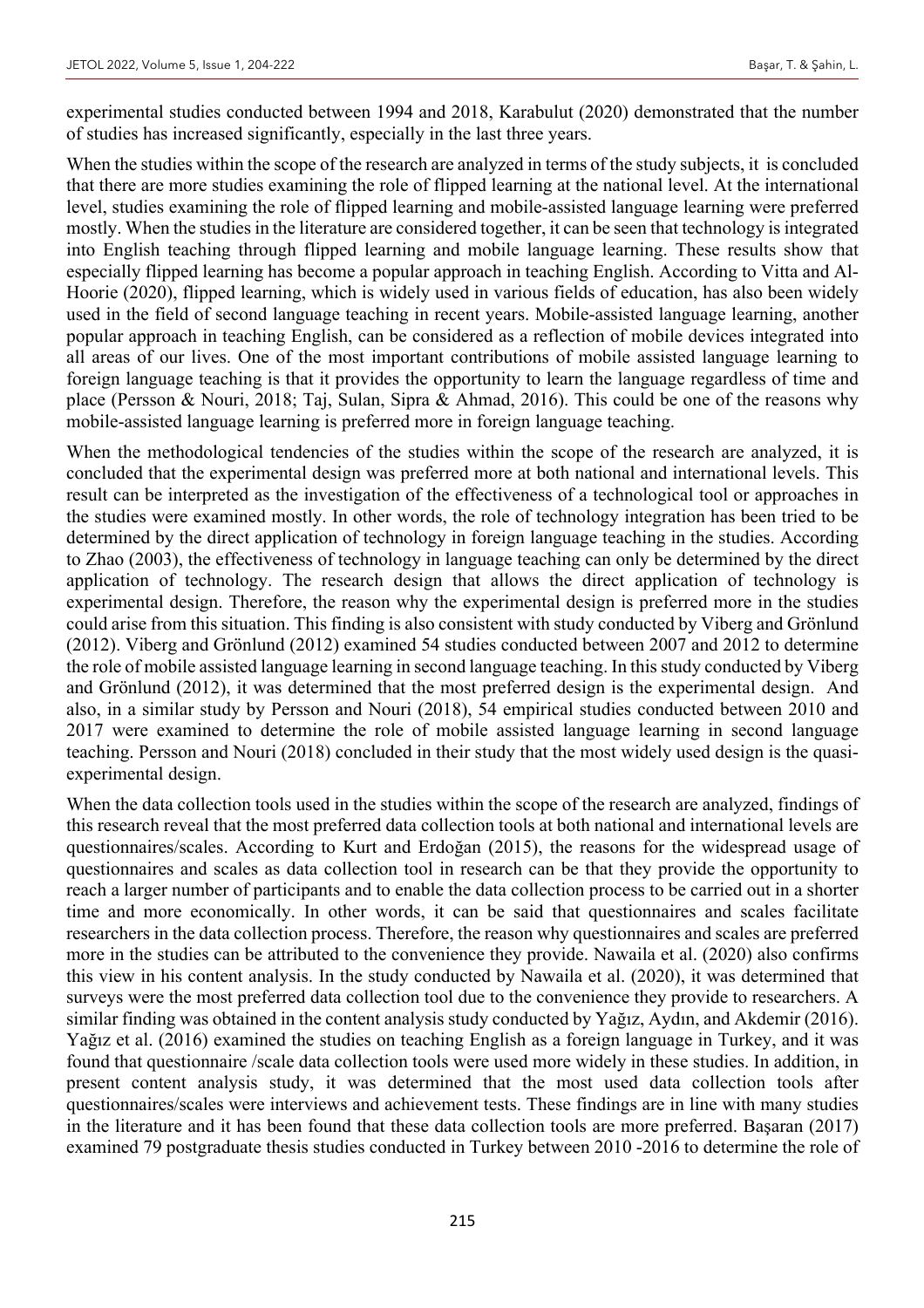technology integration in foreign language teaching. In the study carried out by Başaran (2017), it was stated that the most used data collection tools were questionnaires, interviews, and achievement tests. Moreover, in a similar study conducted by Akbaba and Tunagür (2018), 142 studies about the use of information technologies in language skills carried out in Turkey were examined. Akbaba and Tunagür (2018) stated that the most preferred data collection tools were questionnaires, interviews, and achievement tests.

When the data analysis techniques which were used in the studies within the scope of the research were analyzed, it was determined that the most used data analysis technique at both national and international level was descriptive statistics. Considering that almost every study needs values such as frequency, percentage, mean, standard deviation, the descriptive statistics are expected situation to be the most commonly used data analysis technique. Descriptive statistics is a data analysis technique used by researchers in all qualitative or quantitative research. A similar finding was obtained in the content analysis study conducted by Filiz and Benzet (2018). In their study, Filiz and Benzet (2018) examined 50 studies published between 2014 and 2018 to state the role of flipped learning in foreign language teaching and they concluded that both mean and standard deviation values were used frequently in these studies. In addition, in present content analysis study, it was determined that the most used data analysis technique after descriptive statistics is the t test. A similar finding was obtained in the content analysis study led by Akbaba and Tunagür (2018), and it was found that the most commonly used data analysis technique in research was the t test. When the data analysis techniques used in the studies examined within the scope of the present research are evaluated in general, it can be said that inferential analysis techniques such as regression and Manova, which are more complex than the t test, are not preferred much. A similar finding was attained in the content analysis study conducted by Yağız et al. (2016) and it was concluded that although the t test was used quite often, techniques such as Manova and regression were slightly used.

As for the sample groups of the studies within the scope of the research, it is found that university students are the most studied group at both national and international levels. One of the possible reasons for this situation can be shown as that it is easier to reach university students as a sample group. Also, similar findings were obtained in many studies conducted in the literature. In this line, 78 studies, which were about the role of flipped learning in teaching English as a foreign language, were examined in the content analysis study conducted by Arslan (2020). In the study conducted by Arslan (2020), it was found that most of the sample groups consisted of university students. 40 studies, conducted by Solak and Erdem (2015) for the content analysis study, which were about the role of virtual reality in foreign language teaching carried out between the years 1995 and 2015, were examined. As a result of the study led by Solak and Erdem (2015), it was found that the most preferred group as a sample is undergraduate students' group. Furthermore, in the content analysis studies conducted by Akbaba and Tunagür (2018), Filiz and Benzet (2018) and Yağız et al. (2016), it was stated that university students are mostly preferred group as the sample group. When the sample groups of the studies examined within the scope of the present research are evaluated in general, it can be said that there are fewer studies for students in the younger age group. However, an effective foreign language education should start from an early age (Arslan & Akbarov, 2010; Özer & Korkmaz, 2016). In this respect, it can be stated that there are very small number of studies on the role of technology integration in foreign language teaching, especially in pre-school and primary school period, which is a significant deficiency in the literature.

When the sample sizes of the studies within the scope of the research are analyzed, it is found that the most studied sample size is in the range of 0-50. This result is same not only at the national but international level also. One of the possible reasons for this situation could result from the fact that more experimental studies are preferred in the literature since experimental studies work with small sample groups. This tendency is consistent with other content analysis studies conducted by Filiz and Benzet (2018) and Akbaba and Tunagür (2018), and it was found that the sample size was generally in the range of 0-50 in the studies. It can be stated that there are fewer studies for large sample groups in point of sample sizes of the studies.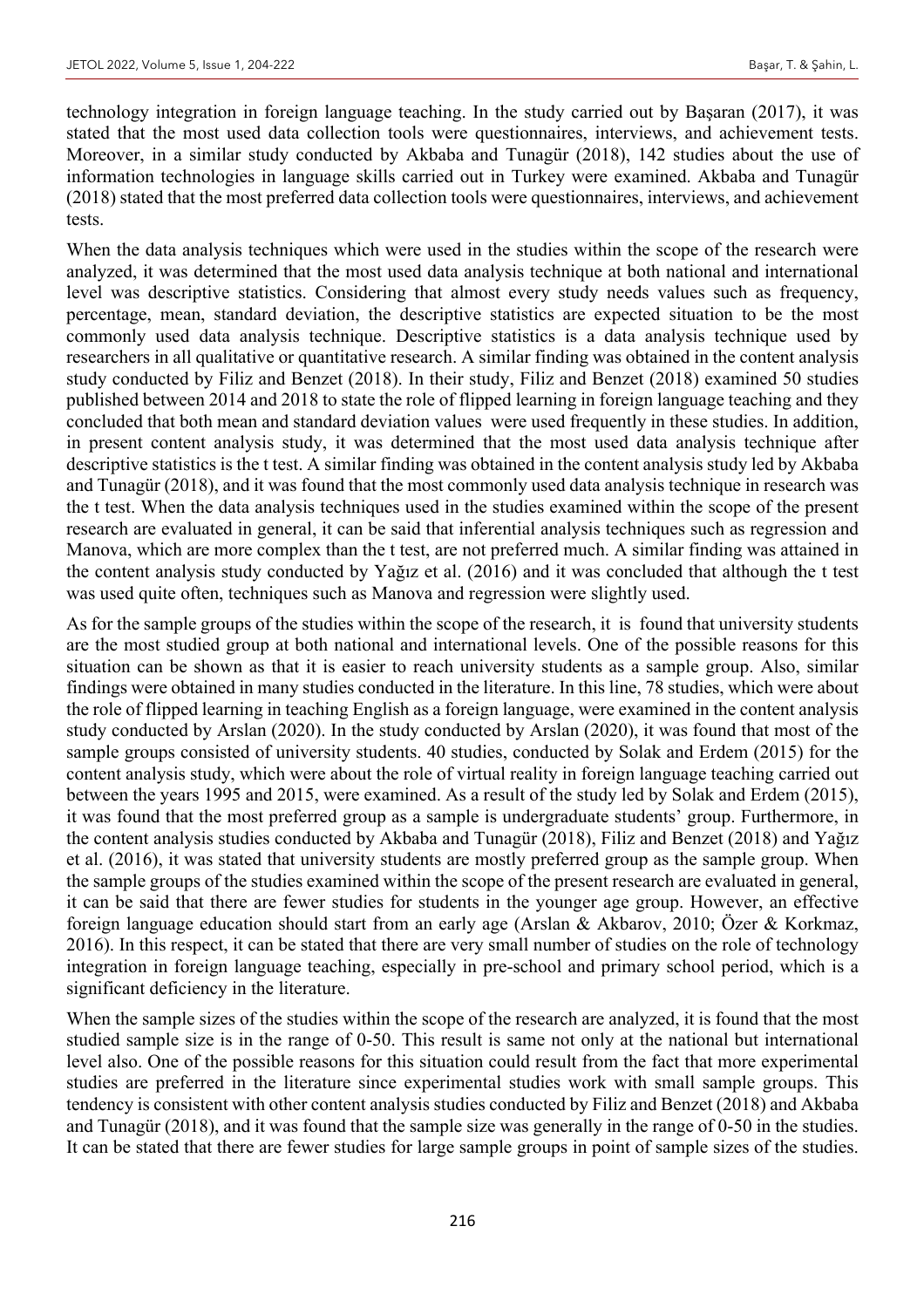A similar finding was obtained in content analysis study by Yağız et al. (2016) and it was stated that few studies were conducted with a sample size of 300 or more.

When the results of the studies within the scope of the research are analyzed, the most observed result at both national and international level is that the views of participants on technology integration are favorable. In other words, it can be expressed that the participants have a positive attitude towards the use of technology integration in teaching English as a foreign language. Similar findings were obtained in many studies conducted in the literature. In the content analysis study conducted by Zengin and Aksu (2017), 47 studies conducted in Turkey between 2005-2016 regarding the role of technology integration in foreign language teaching were examined. As a result of their study, Zengin and Aksu (2017) have stated that both learners and teachers have positive attitudes towards technology integration in foreign language teaching. Moreover, it was found that the learners' attitudes towards using mobile technologies in foreign language teaching were positive in the content analysis study conducted by Viberg and Grönlund (2012). In addition, another result highlighted in the studies examined within the scope of the research is that technology integration increases the motivation for learning English as a foreign language. This result is considered invaluable as it is very difficult to motivate individuals whose native language is different so as to acquire English. Thanks to technology integration, learning English becomes more interesting, which affects the motivation of learners positively (Hazarika, 2017). Similar findings were obtained in many studies conducted in the literature. Panagiotidis, Krystalli, and Arvanitis (2018) focused on technology as a motivating factor in foreign language teaching and examined the studies on this subject. Panagiotidis et al. (2018) concluded that technology integration affected the motivation of foreign language learners positively, so learners participate to the teaching-learning process willingly. On the other hand, Kartal (2020), based on three journals that included publications on computer-assisted language teaching in his content analysis study and he examined the studies that benefited from technology integration in language teaching in these journals. As a result of the studies he examined, Kartal (2020) stated that one of the areas most benefited from technology was motivation and technology integration, which influences the participants' motivation positively. When the obtained results from the studies examined within the scope of the present research are evaluated in general, it can be said that technology integration has a positive effect on teaching English as a foreign language.

As for the suggestions of the studies, suggestions for the sampling are given both at the national and international level. When the studies are reviewed, it has been suggested to conduct studies in different and larger sample groups. When it is considered that the sample group consisting of university students mostly and most of the studies were studied in small sample groups, it is not surprising to make such recommendations. . When the studies are examined, one of the remarkable suggestions is to encourage participants in technology integration by organizing in-service training and seminars. This recommendation is also quite important as teachers can be thought of as digital immigrants in technology in most of the cases today. In other words, teachers teaching students who are digital natives can sometimes fall behind their students on technology. This situation could cause teachers to have a negative attitude towards technology integration (Abunowara, 2014). In this kind of situation, their views may be changed in a positive way via in-service training or seminars, which could encourage them to integrate technology into the teachinglearning process. In addition, one of the remarkable suggestions from the studies examined is that technology integration should be included in curricula and textbooks. This suggestion could also be considered very valuable in order to put into practice. According to Larsen-Freeman and Anderson (2011), technology, which has the power to change the nature of learning in foreign language teaching, should also be integrated into curricula. Teaching-learning process is always based on curricula and textbooks. If technology integration is desired to be used in teaching English as a foreign language, this situation should be emphasized in the curriculum and textbooks, also the activities should be arranged in this direction.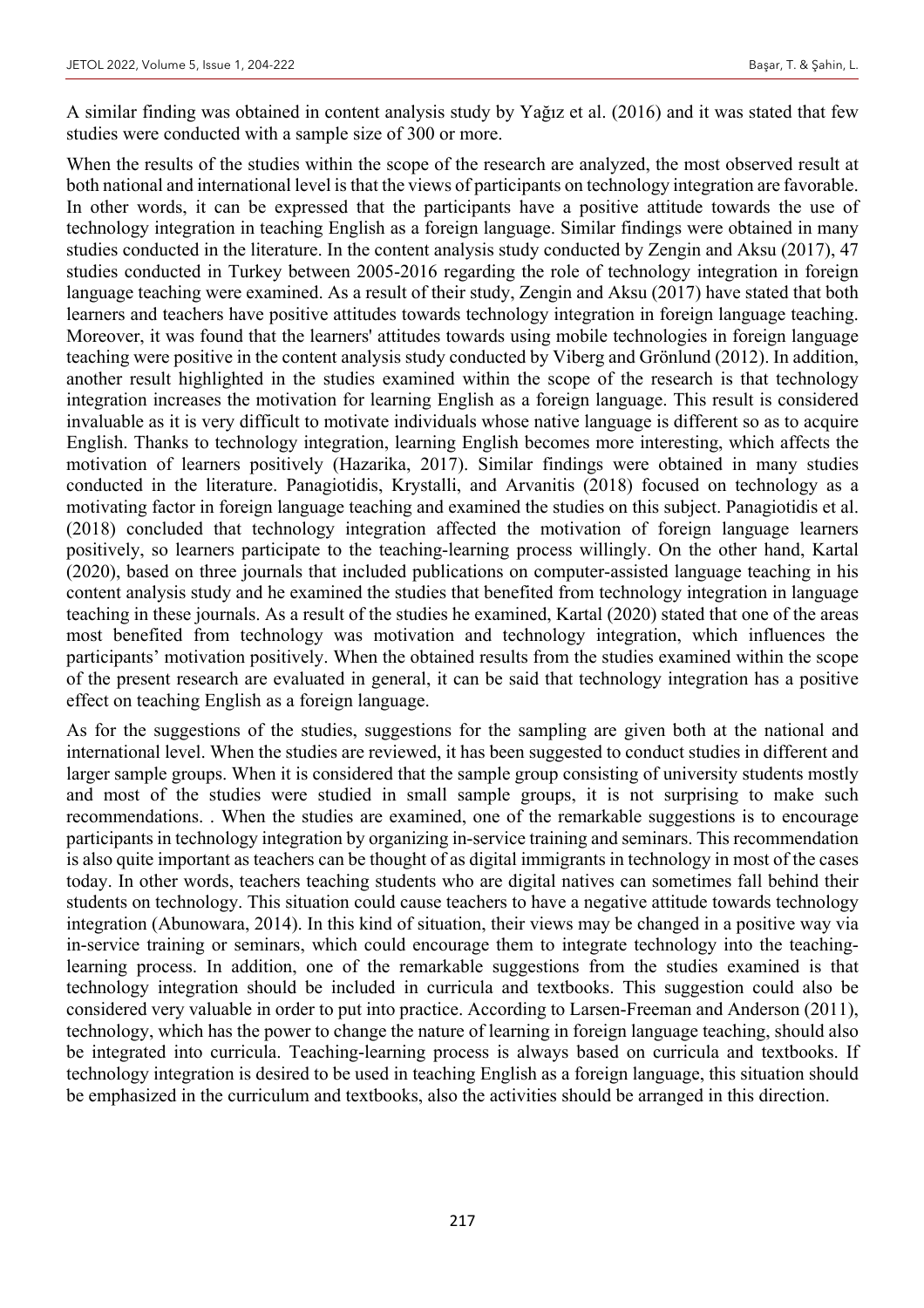### **5. Conclusion**

As a result of this study, it can be said that there is a similarity of the trends of both national and international studies. The findings have shown that there is an increasing trend in the number of studies conducted on this subject. This increase could be inferred that technology has been used in teaching English as a foreign language more. Especially, flipped classroom and mobile assisted language learning have been getting more interesting. When the methodological tendencies of the studies within the scope of the research are analyzed, it is seen that experimental studies were conducted more to investigate the effectiveness of technology integration. While questionnaires/scales providing convenience to the researchers are preferred more, data analysis techniques such as descriptive statistics and t-test are frequently used. Another finding is about the sample groups and sizes. Researchers mostly studied with students at higher education and small sample groups. This could be attributed to the sample accessibility of the researchers. Regarding the results of the studies, the most emphasized results are the participants' views on technology integration are positive and technology integration increases the motivation for learning English as a foreign language. Based on these results, it can be stated that technology integration has positive effects on teaching English as a foreign language. It can also be accepted as an indication that technology integration will continue in teaching English as a foreign language. As for the suggestions of the studies within the scope of the research, it has been suggested to conduct studies in different and larger sample groups. In other words, the most emphasized suggestions of the studies are related to further research in this area. It could be inferred that there is a need for further research related to the role of technology integration in foreign language teaching. Accordingly, it is thought that this study could be a guide for future studies.

### **6. Limitations**

The current study aims to identify research trends which have been conducted over the last five years on the role of technology integration in teaching English as a foreign language. This study is limited to studies conducted between 2016 -2020. In line with this, two national (Council of Higher Education National Thesis Center and TR Index) and one international (Web of Science) database were selected. Hence, this study is limited to studies obtained from these three databases.

### **7. Recommendations**

In the research, the trends of studies conducted in the last five years on the role of technology integration in teaching English as a foreign language were established. Considering the trends of the studies examined within the scope of the research, the following recommendations can be given:

- Studies can be conducted to examine the role of technologies such as robotic coding and Web 3 tools, which have been popular in recent years, in teaching English as a foreign language.
- It could be conducted further researches in which qualitative research designs such as phenomenology and embedded design are preferred. In this way, more in-depth information can be obtained about the role of technology integration.
- Further research can be conducted using student portfolios and lesson plans as data collection tools. Thus, both data diversity can be provided and data reflecting the development in the process can be obtained.
- Further research can be conducted where models are developed using data analysis techniques such as Regression, Factor analysis. Thus, the relationships between the variables can be shown on the models.
- In order to gain different perspectives on the role of technology integration, partners who are apart from teachers and learners can also be involved in research. Accordingly, further research can be conducted in which partners such as school administrators and parents form the sample group.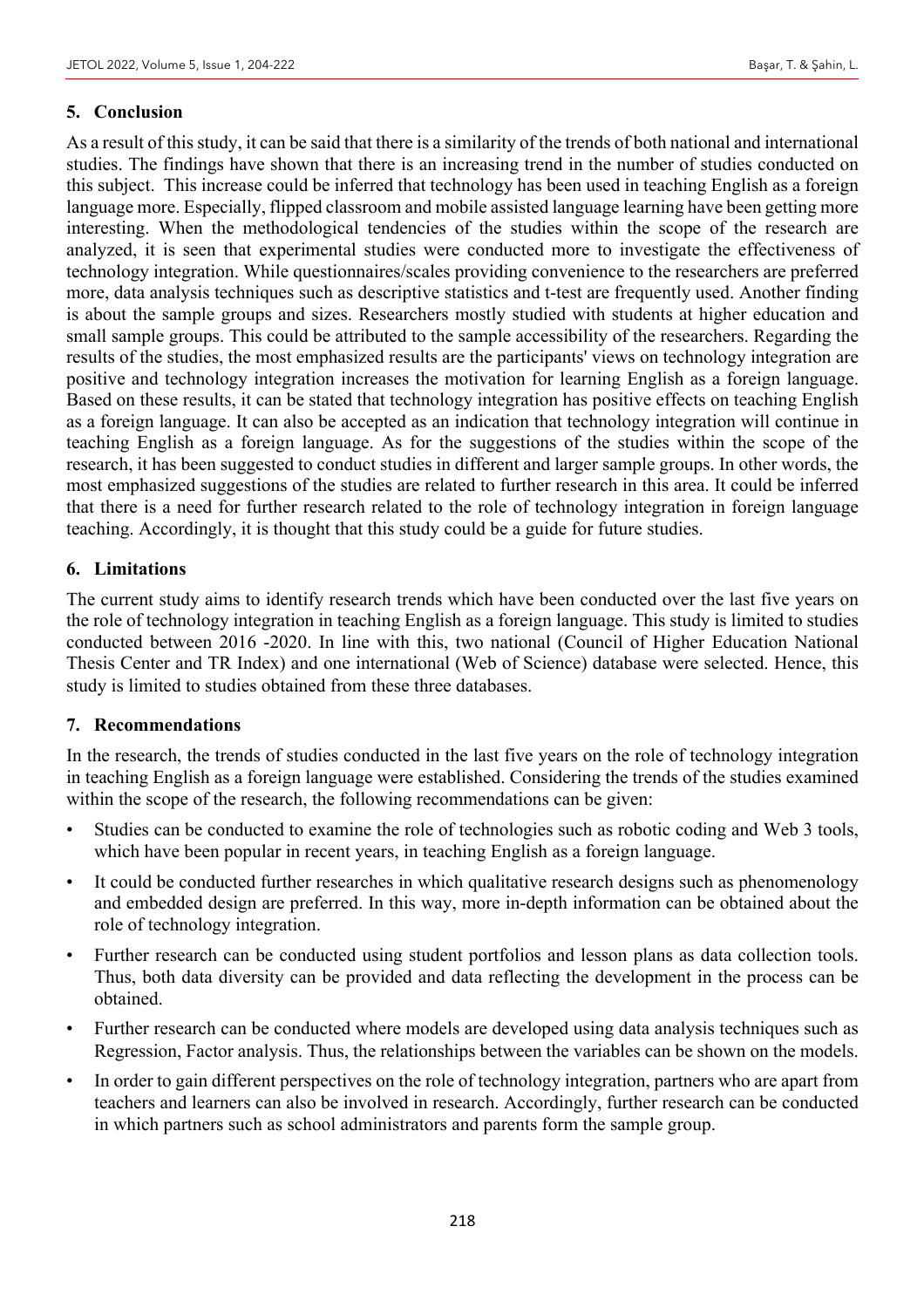- Considering that teaching English as a foreign language should start at an early age, it can be said that the integration of technology into foreign language teaching should start from pre-school and primary school periods. In this sense, further research can be conducted in which the sample group of students in the younger age group such as preschool and primary school students is formed.
- Further research can be conducted in large sample groups to generalize the results obtained from the studies.

#### **References**

- Abunowara, A. M. (2014). Using technology in EFL/ESL classroom. *International Journal of Humanities and Cultural Studies, 1*(2), 1-18.
- Aduwa-Ogiegbaen, S. E. O. (2009). Nigerian inservice teachers' self-assessment in core technology competences and their professional development needs in ICT. *Journal of Computing in Teacher Education*, *26*(1), 17-28.
- Ahmadi, M. R. (2018). The use of technology in English language learning: A literature review. *International Journal of Research in English Education, 3*(2), 115-125. doi: 10.29252/ijree.3.2.115
- Akbaba, R. S., & Tunagür, M. (2018). A content analysis on the use of information technologies in the language skills. *Journal of Ağrı İbrahim Çeçen University Social Sciences Institute, 4*(2), 127-146. doi: 10.31463/aicusbed.427196
- Akçayır, M., & Akçayır, G. (2016). University Students' Opinions about Use of Augmented Reality in Foreign Language Teaching. *Erzincan University Journal of Education Faculty, 18*(2), 1169-1186. doi: 10.17556/jef.86406
- Alhujaylan, H. (2019). An assessment of the effectiveness of CALL in teaching English language writing skills in Saudi Arabia. *Arab World English Journal* (5), 18-27. doi: 10.24093/awej/call5.2
- Almogheerah, A. (2020). Exploring the effect of using whatsapp on Saudi female EFL students' idiomlearning. *Arab World English Journal, 11*(4), 328-350. doi: 10.24093/awej/vol11no4.22
- Al-Wasy, B. Q. (2020). The effectiveness of integrating technology in EFL/ESL writing: a meta-analysis. *Interactive Technology and Smart Education, 17*(4), 435-454. doi: 10.1108/ITSE-03-2020-0033
- Arslan, A. (2020). A systematic review on flipped learning in teaching English as a foreign or second language. *Journal of Language and Linguistic Studies, 16*(2), 775-797. doi: 10.17263/jlls.759300
- Arslan, M., & Akbarov, A. (2010). The matter of motivation-method and solution offers in foreign language teaching in Turkey. *Selcuk University Journal of Faculty of Letters,* (24), 179-191.
- Aslan, E. (2017). Educational evaluation of design processes of computer programs used in foreign language teaching. *Sinop University Journal of Social Sciences, 1*(2), 149-178.
- Aydın, S. (2018). Technology and foreign language anxiety: implications for practice and future research. *Journal of Language and Linguistic Studies, 14*(2), 193-211.
- Başaran, B. (2017). Review of the postgraduate thesis prepared for the use of technology in foreign language teaching. *Turkish Studies, 12*(23), 15-40. doi: 10.7827/TurkishStudies.12126
- Bensalem, E. (2018). The impact of WhatsApp on EFL students' vocabulary learning. *Arab World English Journal, 9*(1), 23-38. doi: 10.24093/awej/vol9no1.2
- Bowen, G. A. (2009). Document analysis as a qualitative research method. *Qualitative Research Journal, 9*(2), 27-40. doi: 10.3316/QRJ0902027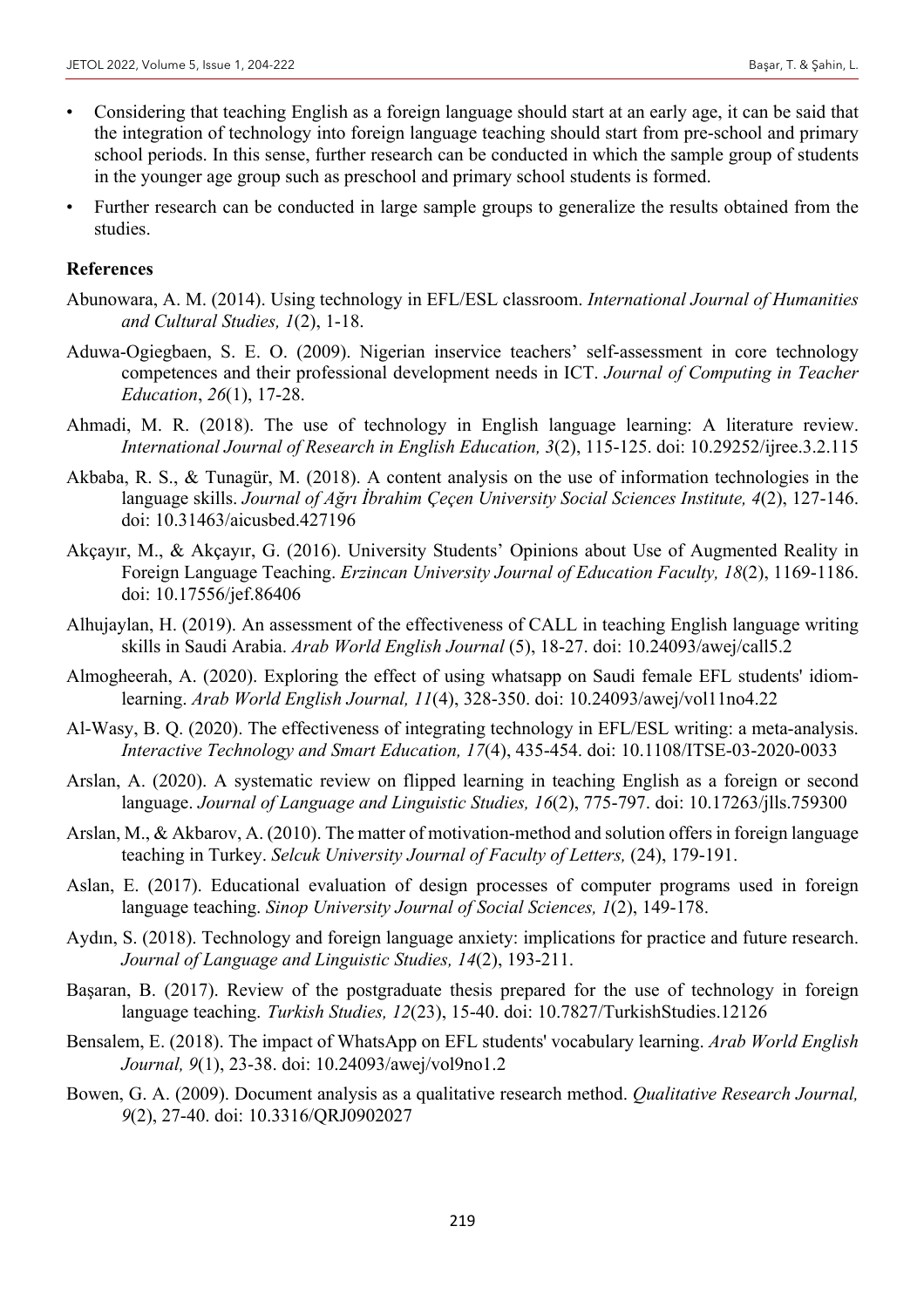- Chapelle, C. A. (2003). *English language learning and technology: Lectures on applied linguistics in the age of information and communication technology*. Amsterdam: John Benjamins Publishing.
- Chang, M. M., & Hung, H. T. (2019). Effects of technology-enhanced language learning on second language acquisition: A meta-analysis. *Educational Technology & Society, 22*(4), 1-17.
- Cok, T. (2016). ICT-supported language learning tools for Chinese as a foreign language: a content review. *Revija za Elementarno Izobraževanje, 9*(3), 103-120.
- Çalık, M., & Sözbilir, M. (2014). Parameters of content analysis. *Education and Science, 39*(174), 33-38. doi: 10.15390/EB.2014.3412
- Demir, Y., & Yavuz, M. (2014). A comparative analysis of the English language curricula in Finland, Japan, Korea, China (Shanghai) and Turkey. *Mediterranean Journal of Humanities, 4*(1), 115-128. doi: 10.13114/MJH.201416428
- Enayati, F., & Gilakjani, A. P. (2020). The impact of computer assisted language learning (CALL) on improving intermediate EFL learners' vocabulary learning. *International Journal of Language Education, 4*(1), 96-112. doi: 10.26858/ijole.v4i2.10560
- Filiz, S., & Benzet, A. (2018). A content analysis of the studies on the use of flipped classrooms in foreign language education. *World Journal of Education, 8*(4), 72-86. doi: 10.5430/wje.v8n4p72
- Haidari, S. M., Baysal, S. & Kanadlı, S. (2020). The impact of digital technology-mediated foreign language instruction on vocabulary learning: a meta-analytic review. *Bolu Abant Izzet Baysal University Journal of Faculty of Education, 20*(1), 236-251. doi: 10.17240/aibuefd.2020.20.52925- 552769
- Hazarika, Z. (2017). Exploring the impact of technology in teaching English: Tesol in the context. *European Journal of English Language and Literature Studies, 5(*10), 19-28.
- Ho, S. C., Hsieh, S. W., Sun, P. C., & Chen, C. M. (2017). To activate English learning: Listen and speak in real life context with an AR featured u-learning system. *Educational Technology & Society, 20*(2), 176-187.
- Karabulut, H. İ. (2020). *The effectiveness of technology-enhanced language teaching methods on achievement in english: a meta-analysis.* (Unpublished doctoral thesis). University of Eskişehir Osmangazi, Eskişehir.
- Kartal, G. (2020). An analysis of using technology in language learning in three flagship journals. *Mehmet Akif Ersoy University Journal of Education Faculty,* (53), 515-532. doi: 10.21764/maeuefd.645551
- Kaymak, B. (2019). *The effect of multimedia based warm-up activities on students' motivation and participation in english lesson.* (Unpublished master's thesis). University of Ankara, Ankara.
- Kırmızı, Ö., & Kömeç, F. (2019). The impact of the flipped classroom on receptive and productive vocabulary learning. *Journal of Language and Linguistic Studies, 15*(2), 437-449.
- Kızmaz, Z. (2019). *The use of call to foster learner autonomy in EFL: a quasi-experimental study.*  (Unpublished master's thesis). Middle East Technical University, Ankara.
- Köprülü, F., Öznacar, B., & İlginç Demirsu, Ö. (2020). A meta-analysis of educating second language learners through technology. *Applied Linguistics Research Journal, 4*(7), 101-107. doi: 10.14744/alrj.2020.66934
- Kurt, A., & Erdoğan, M. (2015). Content analysis and trends of curriculum evaluation research: 2004- 2013. *Education and Science, 40*(178), 199-224. doi: 10.15390/EB.2015.4167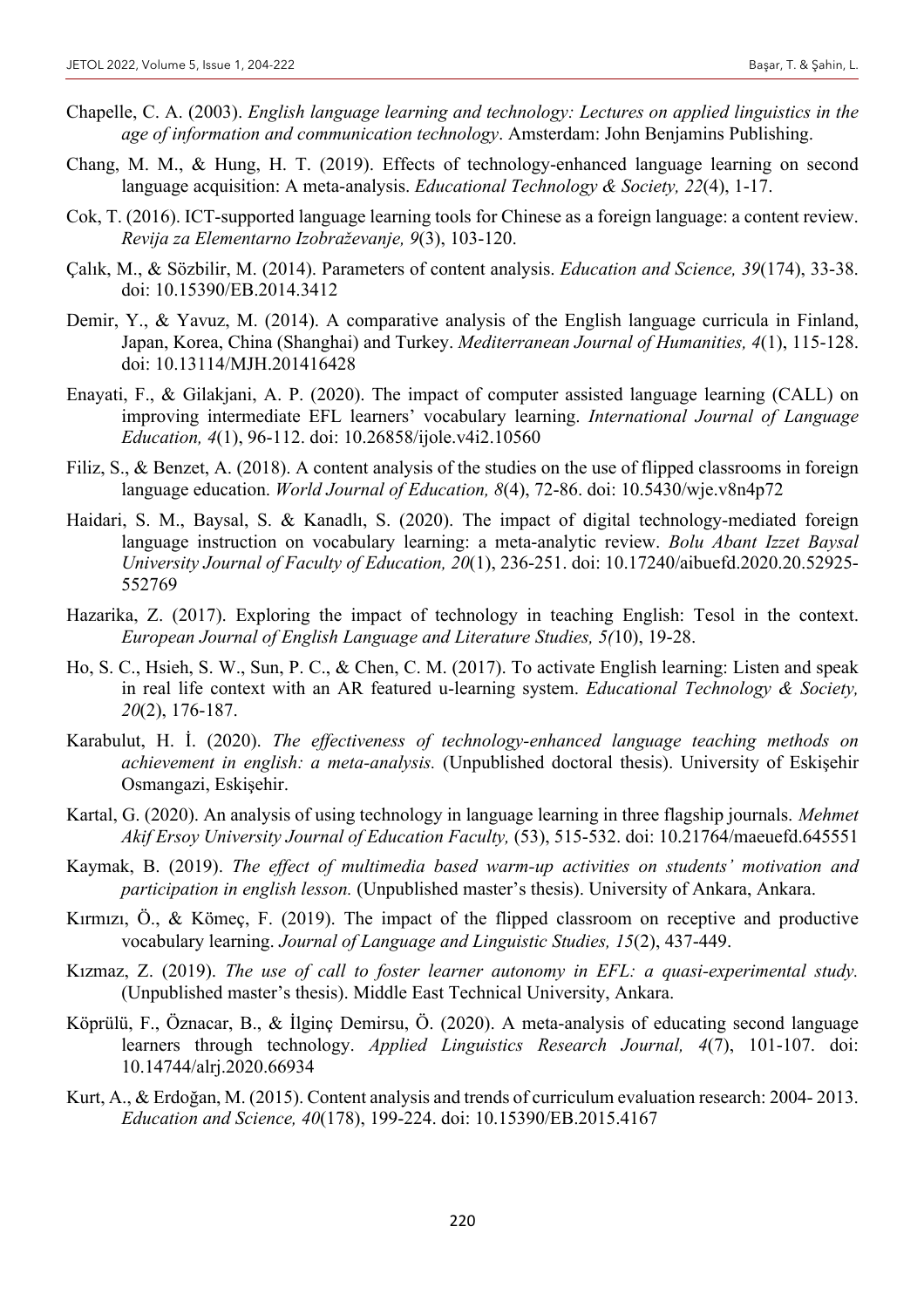- Larsen-Freeman, D., & Anderson, M. (2011). *Techniques & principles in language teaching.* New York: Oxford University Press.
- Mei, J., Guo, Y., & Li, X. (2017). Adaptive learning mode of a multimedia-based" English literature" learning system. *International Journal of Emerging Technologies in Learning, 12*(1), 71-83. doi: 10.3991/ijet.v12i01.6483
- Merriam, S. B. (2009). *Qualitative research: A guide to design and implementation.* San Francisco, CA: Jossey-Bass.
- Miles, M. B., & Huberman, A. M. (1994). *An expanded sourcebook qualitative data analysis*. London: Sage Publications.
- Nawaila, M. B., Kanbul, S., & Alhamroni, R. (2020). Technology and English language teaching and learning: a content analysis. *Journal of Learning and Teaching in Digital Age, 5*(1), 16-23.
- Okojie, M. C. P. O., Olinzock, A. A., & Okojie-Boulder, T. C. (2006). The pedagogy of technology integration. *The Journal of Technology Studies, 32*(2), 66-71. doi: 10.21061/jots.v32i2.a.1
- Özer, B., & Korkmaz, C. (2016). Factors affecting student achievement in foreign language teaching abstract. *Ekev Academy Journal, 20*(67), 59-84.
- Panagiotidis, P., Krystalli, P., & Arvanitis, P. (2018). Technology as a motivational factor in foreign language learning. *European Journal of Education, 1*(3), 43-52.
- Persson, V., & Nouri, J. (2018). A systematic review of second language learning with mobile technologies. *International Journal of Emerging Technologies in Learning, 13*(2), 188-210. doi: 10.3991/ijet.v13i02.8094
- Pokrivcakova, S. (2019). Preparing teachers for the application of AI-powered technologies in foreign language education. *Journal of Language and Cultural Education, 7*(3), 135-153. doi: 10.2478/jolace-2019-0025
- Polat Demir, B., & Kutlu, Ö. (2016). The effect of electronic portfolio applications on 6th graders' research skills. *Education and Science, 41*(188), 227-253. doi: 10.15390/EB.2016.6724
- Prensky, M. (2001). Digital natives, digital immigrants part 1. *On the Horizon, 9*(5), 1-6.
- Shyamlee, S. D., & Phil, M. (2012). Use of technology in English language teaching and learning: An analysis. *International Proceedings of Economics Development and Research,* (33), 150-156.
- Solak, E., & Erdem, G. (2015). A content analysis of virtual reality studies in foreign language education. *Participatory Educational Research, 2*, 21-26. doi: 10.17275/per.15.spi.2.3
- Suna, Y., & Durmuşçelebi, M. (2013). A compilation work about why turkey suffers from learning and teaching english. *OPUS International Journal of Society Researches, 3*(5), 31-48.
- Suranakkharin, T. (2017). Using the flipped model to foster Thai learners' second language collocation knowledge. *3L: The Southeast Asian Journal of English Language Studies, 23*(3), 1-20. doi: 10.17576/3L-2017-2303-01
- Şahan, Ö., Çoban, M., & Razı, S. (2016). Students learn English idioms through WhatsApp: Extensive use of smartphones. *Erzincan University Journal of Education Faculty, 18*(2), 1230-1251. doi: 10.17556/jef.72045
- Taj, I. H., Sulan, N. B., Sipra, M. A., & Ahmad, W. (2016). Impact of mobile assisted language learning (MALL) on EFL: A meta-analysis. *Advances in language and literary studies, 7*(2), 76-83. doi: 10.7575/aiac.alls.v.7n.2p.76